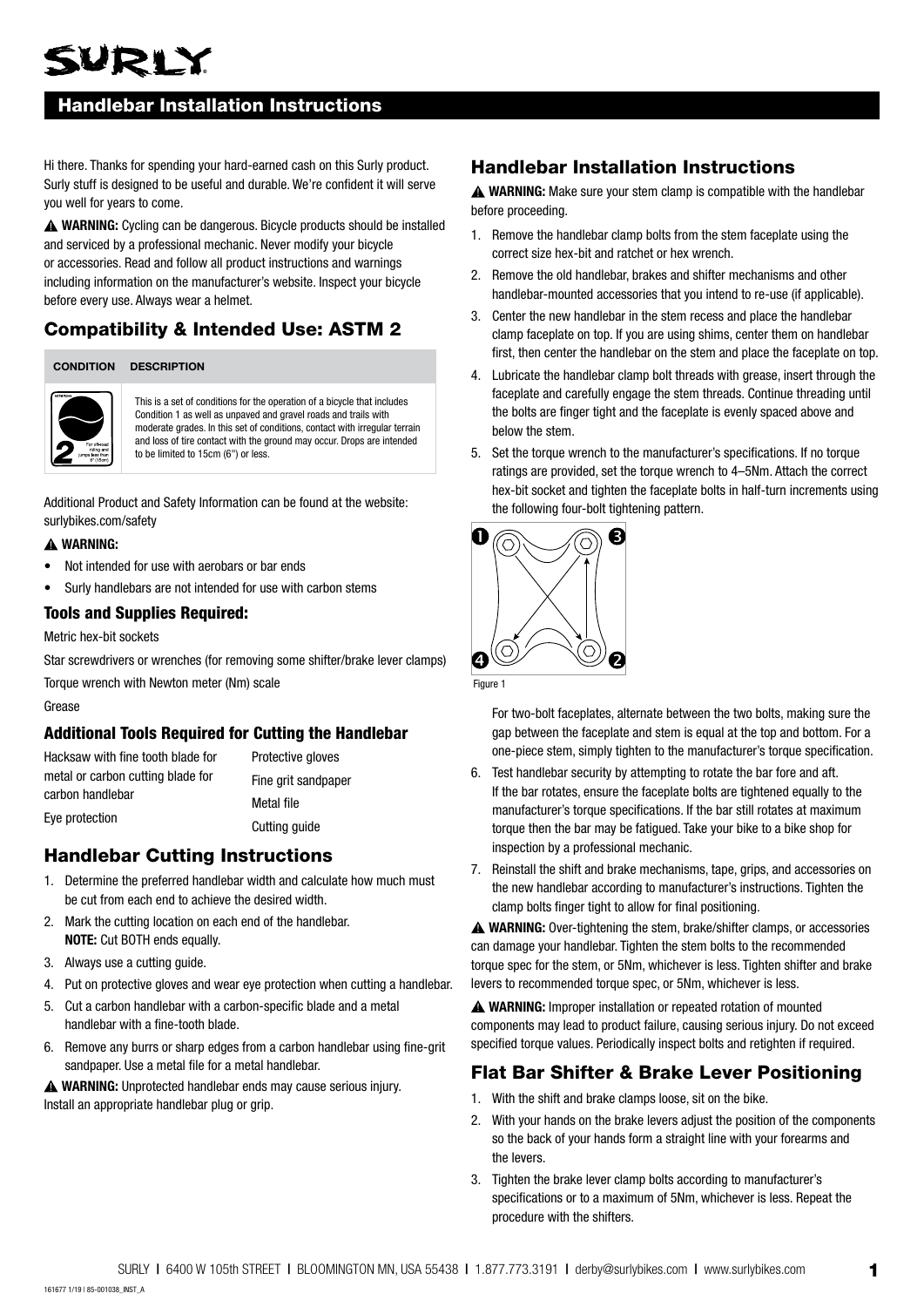### Handlebar Installation Instructions

## Drop Bar Shifter & Brake Lever Positioning

- 1. With the shift and brake levers loose, position the top of the hoods even with the top of the handlebar. Rotate the levers to match the angle of the drops.
- 2. Tighten the brake lever and shifter clamp bolts according to manufacturer's specifications, or up to a maximum of 5Nm whichever is less.

## Ongoing Maintenance

#### How to Inspect a Carbon Component

Visually inspect your entire bike before every ride. Pay particular attention to carbon components like the fork, handlebar, or seatpost. Check for cracks, breaks, chips, splinters, or signs of delamination. If you detect any, do not ride your bicycle. If you are unsure about the condition of any component on your bicycle, consult your dealer. Do not ride a bicycle with a damaged component.

**WARNING:** A crack, chip, break, splinter, or delamination on a carbon component is serious. Do not ride your bicycle if you detect any of those conditions. A compromised carbon component can fail suddenly, leading to a crash and serious injury.

#### How to Detect Carbon Delamination

Perform a visual inspection on glossy carbon components. The finish should appear glassy or shiny and have a "deep" appearance. Delaminated areas will appear cloudy or opaque.

**Perform a physical inspection:** Wipe along the carbon component with a rag, feeling for bulges, soft or deformed spots, or areas that are no longer smooth.

**Listen for unusual creaking noises:** Damaged or deteriorating carbon components can make creaking noises as they move or are stressed. To locate the source of the noise, gently tap along the carbon component with a plastic screwdriver handle. Tapping should cause solid, sharp and consistent sounds. Mark any location that produces a dull or muffled sound and have the component inspected by a professional bicycle mechanic.

## Cleaning

Clean with soap and water. Dry with a rag.

### Limited Warranty

This product is warranted against defects in materials and workmanship for 1 year from the date of retail purchase of the product, subject to the limitations detailed below. Save your dated receipt for proof of purchase.

This warranty does NOT cover the following:

- Damage due to improper assembly or follow-up maintenance or lack of skill, competence or experience of the user or assembler
- Products that have been modified, neglected, used in competition or for commercial purposes, misused or abused, involved in accidents or anything other than normal use
- Installation of components, parts or accessories not originally intended for or compatible with product as sold
- Damage or deterioration to the paint, surface finish, aesthetics or appearance of the product
- Normal wear and tear
- Labor required to remove and/or refit and re-adjust the product within the bicycle assembly

This limited warranty is expressly limited to the repair or replacement of the original product, at the option of Surly , and is the sole remedy of the warranty. This limited warranty applies only to the original purchaser of the Surly product and is not transferable. This warranty applies only to products purchased through an authorized dealer or distributor. In no event shall Surly be liable for any loss, inconvenience or damage, whether direct, incidental, consequential, or otherwise resulting from breach of any express or implied warranty or condition, of merchantability, fitness for a particular purpose, or otherwise with respect to Surly products except as set forth herein.

This warranty gives the consumer specific legal rights, and those rights and other rights may vary from place to place. This warranty does not affect your statutory rights.

TO THE EXTENT NOT PROHIBITED BY LAW, THESE WARRANTIES ARE EXCLUSIVE AND THERE ARE NO OTHER EXPRESS OR IMPLIED WARRANTIES OR CONDITIONS INCLUDING WARRANTIES OR CONDITIONS OF MERCHANTABILITY AND FITNESS FOR A PARTICULAR PURPOSE.

#### Warranty Registration

Proof of purchase is required before a warranty claim is processed. Surly therefore strongly encourages warranty registration at surlybikes.com. Failure to register will not affect consumer rights under the limited warranty stated above, so long as the consumer can show in a reasonable manner proof of original ownership and the date the Surly product was purchased. If you have any questions contact warranty@surlybikes.com

Submitting a Claim can be made anywhere Surly products are sold. When in doubt, contact your local shop. Please provide details about what happened including but not limited to other components used in conjunction with the alleged defective Surly part.

**NOTE:** The term of the Warranty is not a guarantee of the product's useful life. Product life is influenced by how the product is used, stored, and maintained over time. The Warranty is not meant to suggest the product cannot be broken or that the product will last forever. The Warranty only means the product is covered subject to the terms of the Warranty.

Produkthinweise finden Sie auf der Website: surlybikes.com/safety.

Las instrucciones del producto pueden encontrarse en el sitio web: surlybikes.com/safety.

Le mode d'emploi est disponible sur le site Web : surlybikes.com/safety.

Le istruzioni sul prodotto si trovano sul sito: surlybikes.com/safety.

製品取扱説明書はウェブサイトにあります: surlybikes.com/safety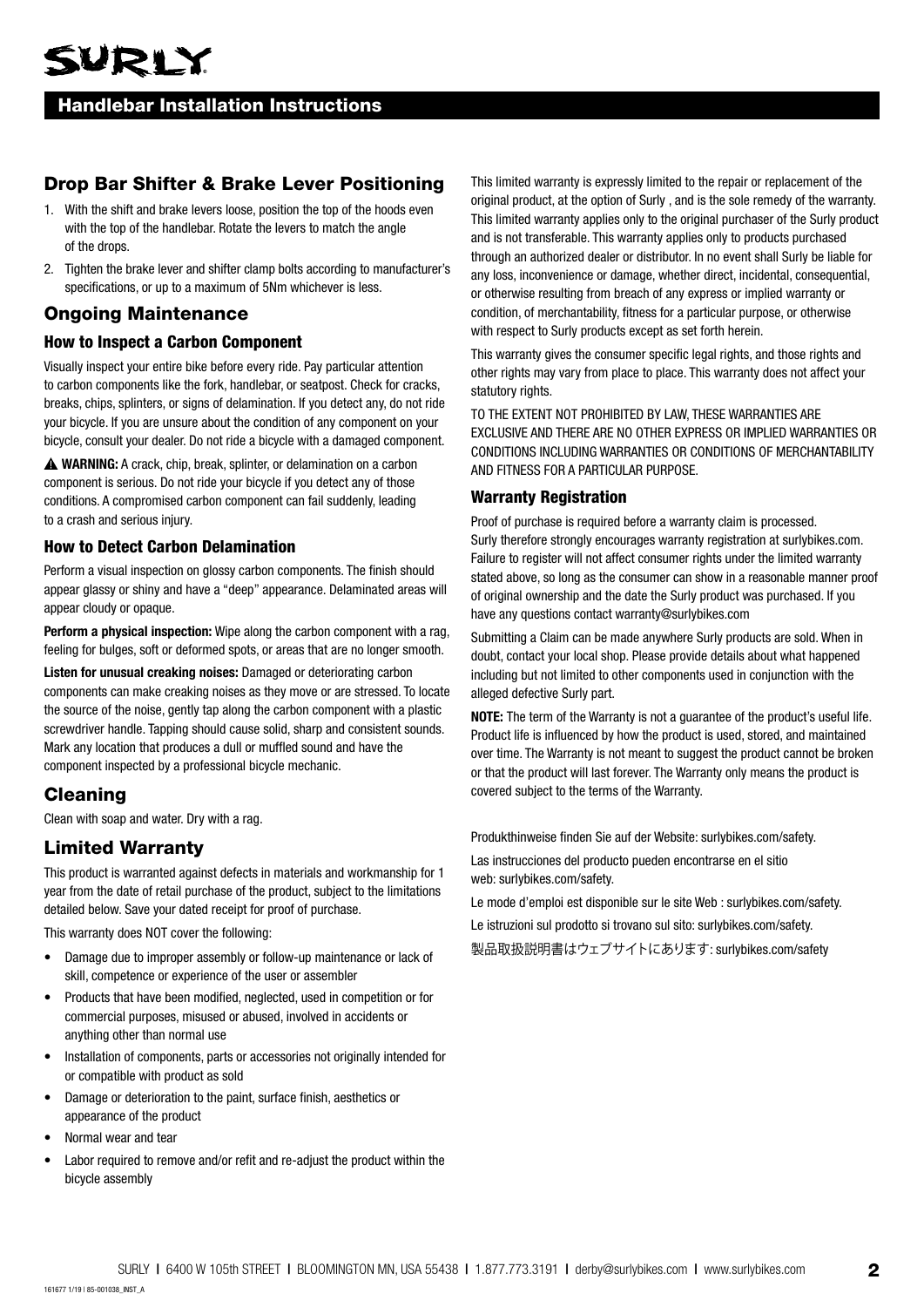## VRLY

## Fahrradlenker Installationsanweisungen

Hallo! Vielen Dank, dass Sie Ihr mühsam verdientes Geld für dieses Produkt von Surly ausgeben. Die Produkte von Surly sollen nützlich und langlebig sein.

Wir sind davon überzeugt, dass sie Ihnen viele Jahre lang gute Dienste leisten werden.

**WARNUNG:** FAHRRAD FAHREN KANN GEFÄHRLICH SEIN. Fahrradzubehör darf nur von speziell geschulten, erfahrenen Fachkräften installiert und gewartet werden. Nehmen sie keine Änderungen an Ihrem Fahrrad oder Fahrradzubehör vor. Berücksichtigen sie alle Produkt- und Warnhinweise, einschließlich der auf der Website des Herstellers bereitgestellten Informationen. Kontrollieren sie das Fahrrad vor jeder Fahrt. Tragen sie immer einen Helm.

## Kompatibilität u. bestimmungsgemäße Verwendung: ASTM 2

**BEDINGUNGEN BESCHREIBUNG**



Dies ist eine Reihe von Einsatzbedingungen für den Betrieb eines Fahrrads die Einsatzbedingung 1 ebenso enthalten wie unbefestigte Straßen und Schotterstraßen und Trails mit moderaten Steigungen. In dieser Reihe von Einsatzbedingungen, kann es zu Kontakt mit unregelmäßigem Gelände und Verlust des Bodenkontakts kommen. Fallhöhen sollten nicht mehr als 15 cm (6 Zoll) betragen.

Zusätzliche Produkt- und Sicherheitshinweise finden Sie auf: surlybikes.com/safety

#### **WARNUNG:**

- Nicht zur Verwendung mit Aerolenkern oder Lenkerhörnern vorgesehen.
- Surly Fahrradlenker sind nicht zur Verwendung mit Carbonvorbauten

#### Erforderliches Werkzeug und Zubehör

Metrische Innensechskant-Steckschlüsseleinsätze

Sternschraubenzieher oder Schlüssel (zum Entfernen von einigen Schalt-/ Bremshebelschellen)

Drewmomentschlüssel mit Newtonmeterskala (Nm) Schmierfett

#### Zusätzlich erforderliches Werkzeug für das Abschneiden der Lenkstange

Bügelsäge mit Metallsägeblatt oder Carbon schneideklinge für Carbonlenker

Augenschutz

Schutzhandschuhe

Feingekörntes sandpapier

**Metallfeile** 

Schnittführung

## Anweisungen zum Abschneiden der Lenkstange

- 1. Bestimmen Sie die bevorzugte Lenkstangenbreite und berechnen Sie die von den Seiten abzuschneidende Länge, um die gewünschte Länge zu erhalten.
- 2. Markieren Sie die Schnittstelle an jedem Ende der Lenkstange. **HINWEIS:** Schneiden Sie an beiden Enden die gleiche Länge ab.
- 3. Verwenden Sie immer eine Schnittführung.
- 4. Tragen Sie beim Schneiden der Lenkstange Schutzhandschuhe und eine Schutzbrille.
- 5. Schneiden Sie eine Carbonlenkstange mit einem für Carbon bestimmten Sägeblatt und eine Metall-Lenkstange mit einem Metallsägeblatt.
- 6. Entfernen Sie etwaige Grate oder scharfe Kanten mit feinkörnigem Sandpapier von einer Carbonlenkstange. Verwenden Sie eine Metallfeile für eine Metall-Lenkstange.

**WARNUNG:** Ungeschützte Lenkstangenenden können schwere Verletzungen verursachen. Installieren Sie einen passenden Lenkerstopfen oder Lenkergriff.

## Fahrradlenker Installationsanweisungen

**WARNUNG:** Stellen Sie sicher, dass Ihre Lenkerfixierung mit der Lenkstange kompatibel ist bevor Sie fortfahren.

- 1. Entfernen Sie die Lenkstangen-Klemmschrauben von der Vorbau Frontplatte mithilfe des passenden Innensechskant-Steckschlüsseleinsatzes und Knarre oder Inbusschlüssel.
- 2. Entfernen Sie die alte Lenkstange, Brems- und Schalteinrichtungen und anderes an der Lenkstange angebrachtes Zubehör, dass Sie wiederverwenden möchten (falls zutreffend).
- 3. Zentrieren Sie die neue Lenkstange in der Aussparung des Lenkervorbaus und legen Sie die Lenkerklemmenfrontplatte obenauf. Wenn Sie Abstandscheiben benutzen, zentrieren Sie diese zuerst auf der Lenkstange, dann zentrieren Sie die Lenkstange auf dem Vorbau und legen Sie die Frontplatte obenauf.
- 4. Schmieren Sie die Gewinde der Lenkerklemmbolzen mit Schmiere, führen sie durch die Frontplatte ein und lassen das Spindelgewinde vorsichtig greifen. Fahren Sie mit dem Einfädeln fort bis die Schrauben handfest angezogen sind und die Frontplatte mit gleichmässigem Abstand oberhalb und unterhalb des Vorbaus angebracht ist.
- 5. Stellen Sie den Drehmomentschlüssel gemäß den Herstellerangaben ein. Wenn keine Sollwerte vorgegeben sind, stellen Sie den Drehmomentschlüssel auf 4–5 Nm. Befestigen Sie den richtigen Innensechskant-Steckschlüsseleinsatz und ziehen die Frontplattenschrauben in Schritten von 1/2 Umdrehung unter Verwendung des folgenden vier Schraubenanziehmusters fest.



Abbildung 1

Im Falle von Zwei-Schrauben-Frontplatten wechseln Sie zwischen den zwei Schrauben und stellen sicher, dass der Zwischenraum zwischen der Frontplatte und dem Vorbau oben und unten gleichmäßig ist. Für einen einteiligen Vorbau, ziehen Sie die Befestigungsteile auf das vom Hersteller vorgeschriebene Anzugsmoment an.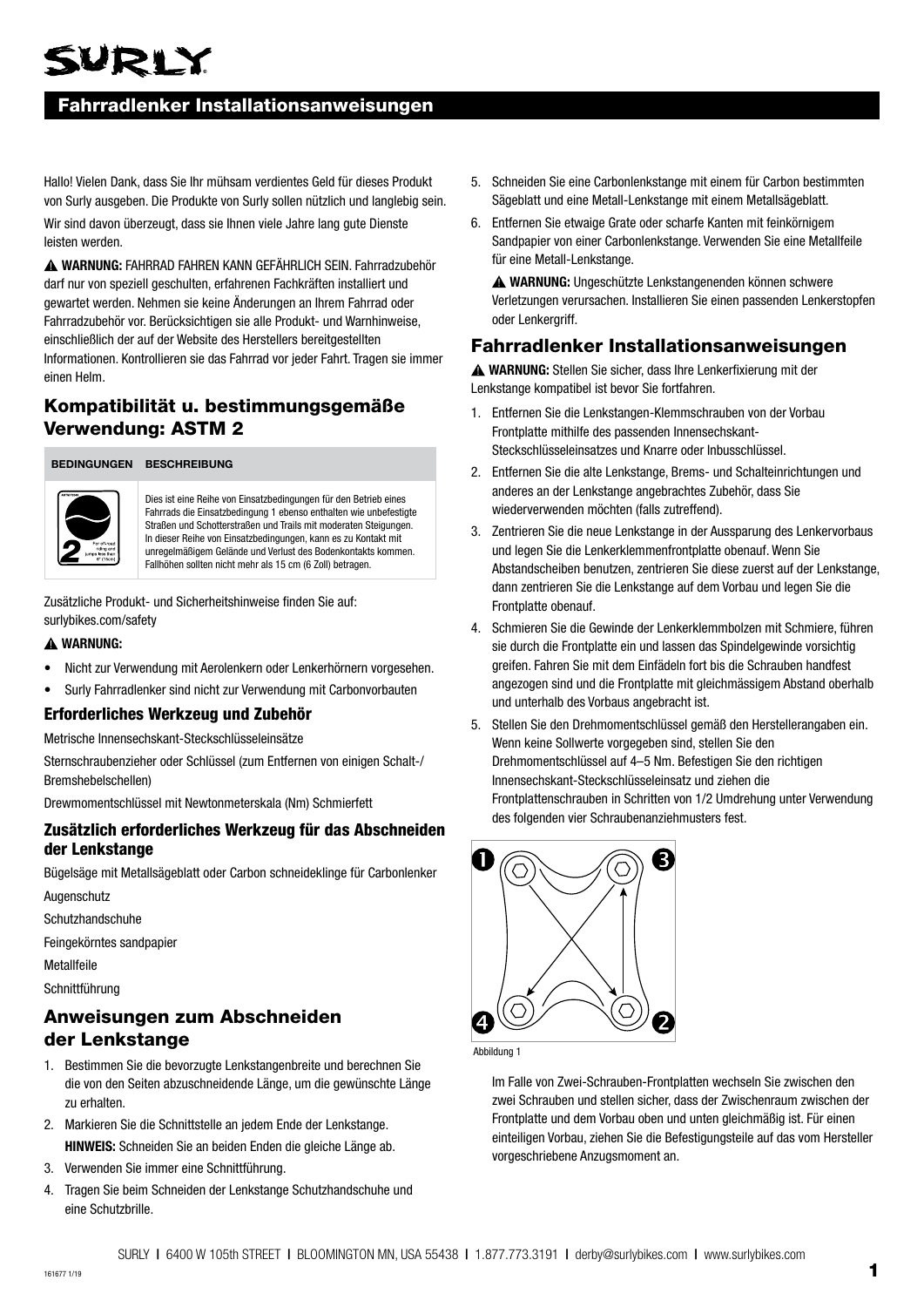## Fahrradlenker Installationsanweisungen

- 6. Prüfen Sie die Lenkstangensicherheit, indem Sie versuchen die Lenkstange hin und zurück zu drehen. Wenn die Lenkstange sich dreht, stellen Sie sicher, dass die Frontplattenschrauben gleichmäßig gemäß den Drehmomentvorgaben des Herstellers festgezogen sind. Wenn die Lenkstange sich trotz maximalem Anzugsmoment immer noch dreht, kann es sein das eine Materialermüung vorliegt. Bringen Sie Ihr Rad in ein Zweirad-Fachgeschäft für die Inspektion durch eine erfahrene Fachkraft.
- 7. Installieren Sie die Schalt- und Bremseinrichtungen, Band, Griffe und Zubehör auf der neuen Lenkstange entsprechend den Herstelleranweisungen neu. Ziehen Sie die Klemmschrauben handfest an, um eine endgültige Ausrichtung zu ermöglichen.

**WARNUNG:**: Zu festes Anziehen des Vorbaus, der Brems- Schaltschellen, oder des Zubehörs kann Ihre Lenkstange beschädigen. Ziehen Sie die Vorbauschrauben mit dem für den Vorbau empfohlenen Anzugsmoment fest, oder 5Nm, je nachdem, welcher Wert kleiner ist. Ziehen Sie die Schalt- und Bremshebel mit dem empfohlenen Anzugsmoment fest, oder 5Nm, je nachdem, welcher Wert kleiner ist.

**WARNUNG:** Unsachgemäße Installation oder wiederholtes Drehen von befestigten Bauteilen kann zu Produktversagen führen und schwere Verletzungen verursachen. Überschreiten Sie keinesfalls vorgegebene Drehmomentangaben. Prüfen Sie Schrauben regelmäßig und ziehen diese ggf. nach.

## Positionierung des Schalt- u. Bremsgriffs für Mountainbikelenkstange.

- 1. Setzen Sie sich auf das Rad mit gelösten Schalt- und Bremsschellen.
- 2. Mit Ihren Händen auf den Bremshebeln passen Sie die Position der Bauteile so an, dass Ihre Handrücken sich in gerader Linie mit Ihren Vorderarmen und den Hebeln befinden.
- 3. Ziehen Sie die Bremshebelklemmschrauben entsprechend den Herstellerangaben fest, oder 5Nm, je nachdem, welcher Wert kleiner ist. Wiederholen Sie den Vorgang mit den Schaltvorrichtungen.

## Positionierung des Schalt- u. Bremsgriffs für Rennlenker.

- 1. Positionieren Sie bei gelösten Schalt- und Bremshebeln die Oberkante der Abdeckungen auf einer Höhe mit der Oberkante der Lenkstange. Drehen Sie die Hebel, um dem Winkel des Rennlenkers zu entsprechen.
- 2. Ziehen Sie die Brems- und Schalthebelklemmschrauben entsprechend den Herstellerangaben fest, oder 5Nm, je nachdem, welcher Wert kleiner ist.

## Kontinuierliche Wartung

#### Wie ein Carbonbauteil geprüft wird

Unterziehen Sie Ihr gesamtes Rad vor jeder Fahrt einer Sichtprüfung. Achten Sie besonders auf Carbonbauteile wie die Gabel, Lenkstange, oder Sattelstütze. Prüfen Sie auf Risse, Brüche, Späne, Splitter oder Anzeichen von Delamination. Fahren Sie niemals mit Ihrem Rad, wenn Sie die vorgenannten Schäden entdecken. Wenn Sie sich über den Zustand einzelner Bauteile Ihres Rads nicht sicher sind, wenden Sie sich an Ihren Fachhändler. Fahren Sie nicht mit einem Fahrrad mit einem beschädigten Bauteil.

**WARNUNG:** Risse, Brüche, Späne, Splitter oder Delamination an einem Carbonbauteil sind gravierend. Benutzen Sie Ihr Fahrrad nicht, wenn Sie eine dieser Schäden entdecken. Ein beeinträchtigtes Carbonbauteil kann unvermittelt ausfallen, mit den Folgen eines Unfalls und schwerer Verletzungen.

#### Wie Sie Carbondelamination erkennen

Unterziehen Sie glänzende Carbonbauteile einer Sichtprüfung. Die Oberfläche sollte gläsern oder scheinend erscheinen und über ein "tiefes" Erscheinungsbild verfügen Delaminierte Bereich erscheinen wolkig oder undurchsichtig.

Führen Sie eine physische Überprüfung durch: Wischen Sie mit einem Tuch entlang dem Carbonbauteil, fühlen Sie nach Beulen, weichen oder verformten Stellen oder Bereichen, die nicht länger glatt sind.

Achten Sie auf ungewöhnliche Quietschgeräusch: Beschädigte oder nachlassende Carbonbauteile können bei Bewegung oder Beanspruchung Quietschgeräusche erzeugen. Um die Geräuschquelle zu finden, klopfen Sie vorsichtig mit einem Schraubenziehergriff auds Kunststoff entlang dem Carbonbauteil. Klopfen sollte beständige, scharfe und konsistente Geräusche erzeugen. Markieren Sie jede Stelle, die einen stumpfen oder gedämpften Ton produziert und lassen Sie das Bauteil von einer geschulten Fachkraft kontrollieren.

#### Reinigen

Mit Seife und Wasser reinigen. Mit einem Tuch trocknen.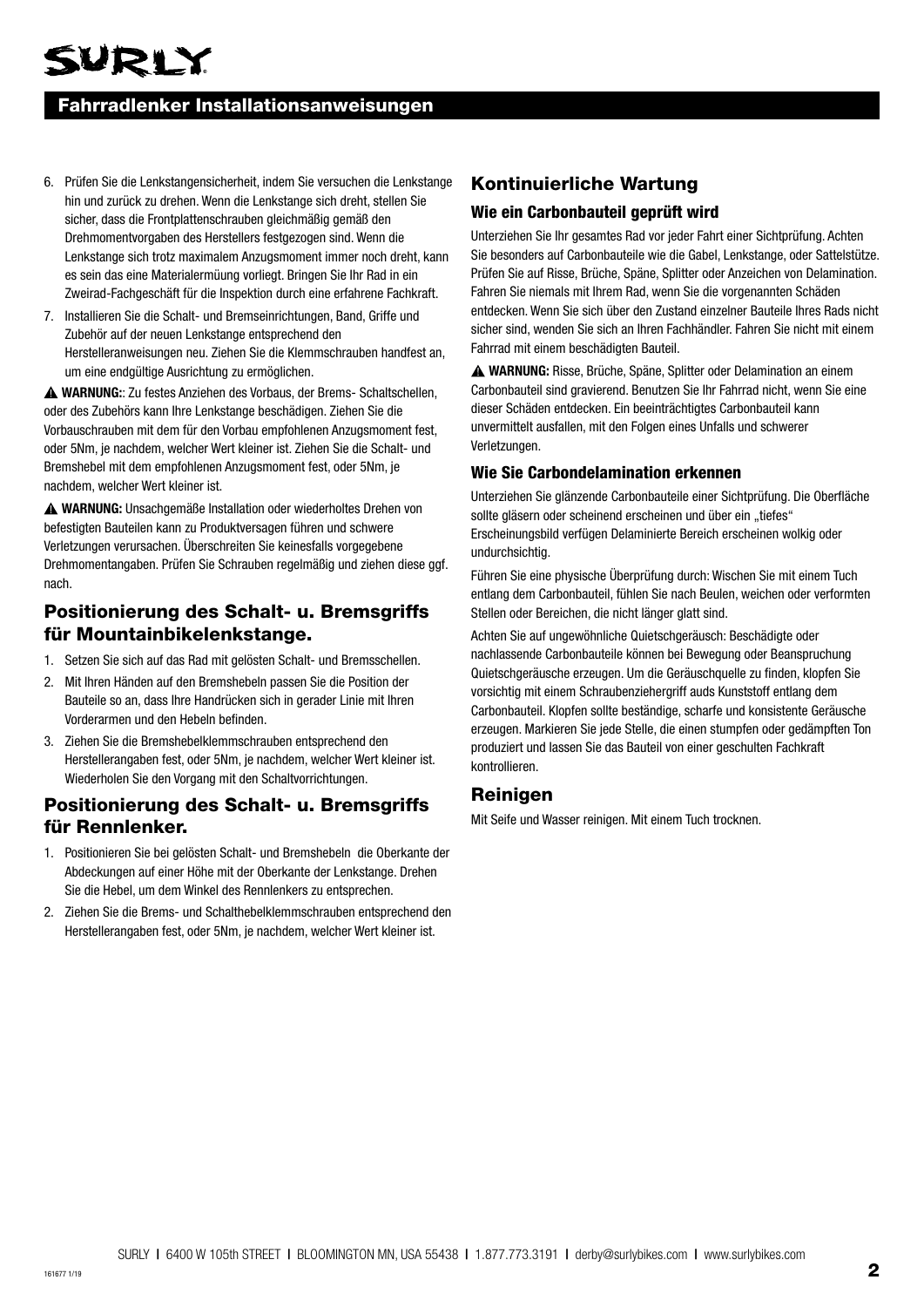## Fahrradlenker Installationsanweisungen

## Beschränkte Garantie

Für dieses P rodukt besteht eine Garantie bei Material- und Ausführungsfehlern von \_\_\_ Jahren ab Kaufdatum, die den unten aufgeführten Einschränkungen unterliegt. Bewahren Sie Ihren datierten Kaufbeleg auf

In folgenden Fällen gilt diese Garantie nicht:

- Schäden infolge unsachgemäße Montage oder mangelhafter oder nicht ordnungsgemäßer Wartung oder Mangel an Erfahrung, Fähigkeit, Fachkompetenz des Benutzers oder Monteurs.
- Modifizierte oder vernachlässigte Produkte, Produkte die unter Wettbewerbsbedingungen oder für gewerbliche Zwecke verwendet wurden, die falsch oder missbräuchlich benutzt wurden oder an Unfällen beteiligt waren oder zweckentfremdet genutzt wurden.
- Montage von Komponenten, Ersatzteilen oder Zubehörteilen, die nicht für die Verwendung mit dem Produkt bei Verkauf bestimmt sind oder mit diesem nicht kompatibel sind.
- Beeinträchtigungen oder Beschädigungen der Lackierung, Oberflächenbeschaffenheit oder der ästhetischen Erscheinung des Produkts.
- Normale Abnutzung
- Die erforderlichen Arbeitskosten für Ausbau und/oder neu Ausrüsten und Einstellen des Produkts als Teil der Fahrradmontage.

Diese beschränkte Garantie ist ausdrücklich beschränkt auf Reparatur oder Ersatz des Originalprodukts, wobei die Entscheidung bei Surly liegt und ist der einzige Rechtsbehelf gemäß dieser Garantie. Diese beschränkte Garantie besteht ausschließlich gegenüber dem Erstkäufer des Surly produkts und ist nicht übertragbar. Diese Garantie bezieht sich nur auf Produkte, die durch einen autorisierten Händler oder Lieferanten verkauft wurden. In keinem Fall haftet Surly für Verluste, Unannehmlichkeiten oder Schäden, ganz gleich, ob direkt, zufällig oder als Folgeschaden oder anderweitig, die aus dem Bruch von ausdrücklichen oder stillschweigenden Garantien oder Bedingungen, bzgl. der Handelsfähigkeit, der Eignung für bestimmte Zwecke oder anderweitig in Zusammenhang mit den Surly produkten hervorgehen sofern hier nicht anders festgelegt.

Diese Garantie verleiht dem Verbraucher spezifische Rechte, und der Verbraucher kann ferner weitere Rechte haben, die sich je nach Staat unterscheiden können. Diese Garantie hat keinen Einfluss auf Ihre (gesetzlichen) Rechte.

AUSSER SOWEIT GESETZLICH UNTERSAGT, HANDELT ES SICH BEI DIESER GARANTIE UM EINE AUSSCHLIESSLICHE GARANTIE ANSTELLE ALLER ANDEREN AUSDRÜCKLICHEN UND STILLSCHWEIGENDEN GARANTIEN ODER BEDINGUNGEN JEGLICHER ART, EINSCHLIESSLICH GARANTIEN ODER BEDINGUNGEN DER VERMARKTBARKEIT UND DER EIGNUNG FÜR EINEN BESTIMMTEN ZWECK.

#### Garantieregistrierung

Damit ein Garantieanspruch bearbeitet werden kann, muss der Originalkaufbeleg des Produkts vorliegen. Surly fordert daher nachdrücklich zur Garantieregistrierung auf surlybikes.com auf. Eine Nichtregistrierung beeinflusst die Verbraucherrechte unter der oben genannten eingeschränkten Garantie nicht, solange der Verbraucher in angemessener Weise einen Originalkaufbeleg und den Zeitpunkt des Erwerbs des Surly produkts vorweisen kann. Wenn Sie Fragen haben, schreiben Sie uns an warranty@surlybikes.com

Ein Garantieanspruch kann überall dort eingereicht werden, wo Surly produkte vertrieben werden. Wenden Sie sich im Zweifelsfall an Ihr lokales Geschäft. Bitte machen Sie nähere Angaben über die Geschehnisse, einschließlich, aber nicht beschränkt auf andere in Verbindung mit dem angeblich mangelhaften Surly teil verwendete Komponenten.

**HINWEIS:** Die Garantiedauer ist keine Garantie der Produktnutzungsdauer. Die Produktnutzungsdauer wird von der Verwendung, Lagerung und Wartung im Zeitablauf beeinflusst. Die Garantie bedeutet nicht, dass das Produkt nie kaputt gehen wird oder für immer hält. Die Garantie bedeutet nur, dass das Produkt zu den Konditionen der Garantie abgesichert ist.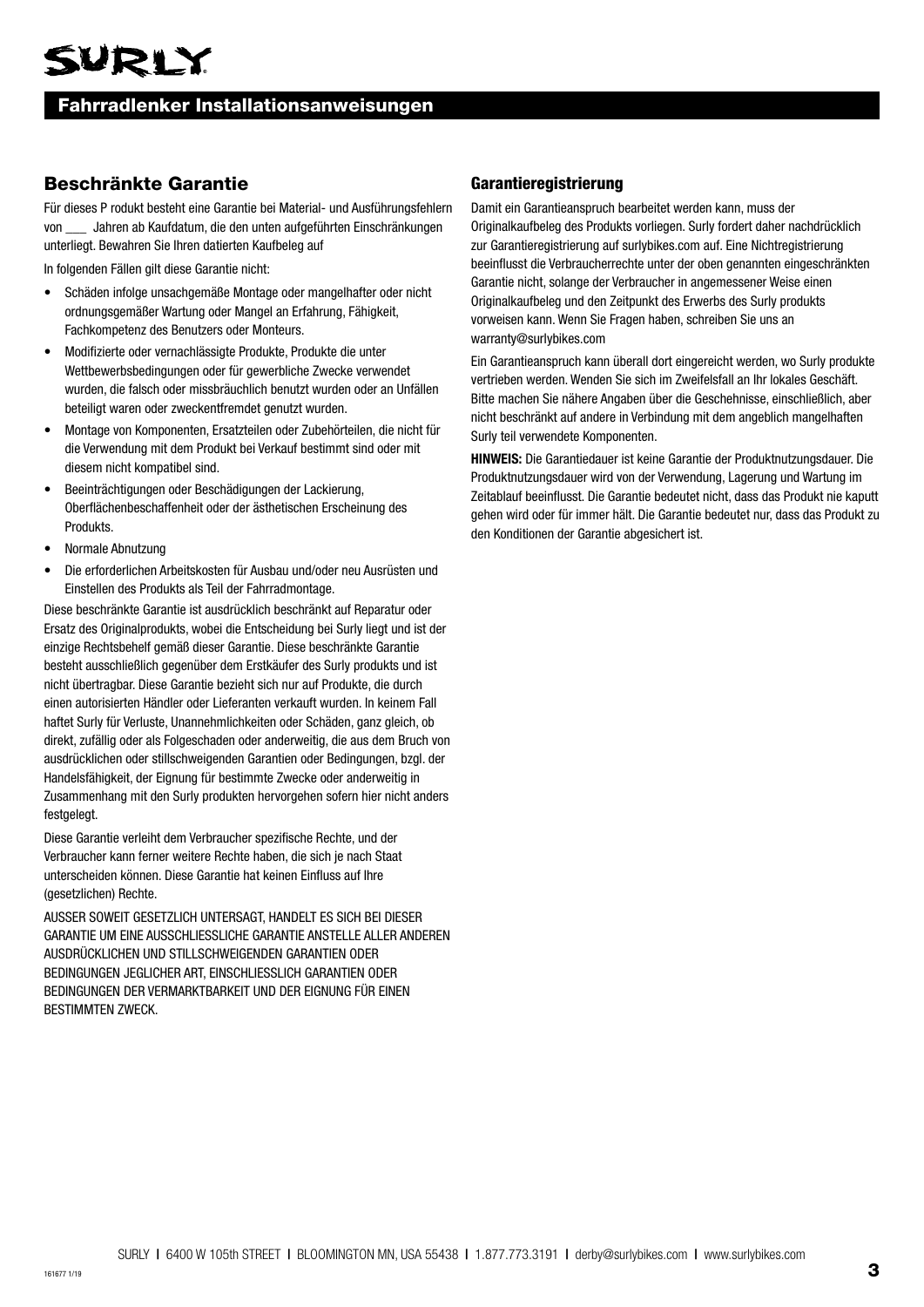## WRLY

## Instrucciones De Instalación Del Manubrio

Hola. Gracias por usar el dinero que ganó con gran esfuerzo en este producto Surly. Los materiales de Surly están diseñados para ser útiles y duraderos.

Estamos seguros de que le servirá por muchos años.

**ADVERTENCIA:** el ciclismo puede ser peligroso. Un mecánico profesional debe instalar y revisar los productos para bicicletas. Nunca modifique su bicicleta ni los accesorios. Lea y siga todas las instrucciones y advertencias, inclusive la información del sitio web del fabricante. Revise la bicicleta antes de cada uso. Siempre use casco.

## Compatibilidad y uso esperado: ASTM 2

#### **CONDICIONES DESCRIPCION**



Este conjunto de condiciones para el uso de la bicicleta incluye la Condición 1, así como también los caminos y senderos no pavimentados y de grava de grados moderados. En este conjunto de condiciones, puede haber contacto con terreno irregular y pérdida de contacto del neumático con el suelo. Las bajadas deben limitarse a 15 cm (6") o menos.

Informaciones adicionales sobre el producto y su seguridad se pueden encontrar en el sitio web: surlybikes.com/safety

#### **ADVERTENCIA:**

- No diseñado para usarse con aerobarras ni extremos de barra
- Los manubrios Surly no están diseñados para usarse con vástagos de carbono

#### Herramientas y suministros necesarios:

Manguitos de punta hexagonal métrica

Destornilladores de estrella o llaves de tuerca (para extraeralguna abrazadera de palanca de cambio o freno)

Aplicar la torsión en la llave con medidas de la escala de Newton (Nm) Grasa

#### Se necesita herramientas adicionales para cortar el manubrio

Corte con sierra de hoja dentada delgada para metales o con hoja de corte de carbono para el manubrio de carbono

Protección de la visión Guantes protectores

Lija fina

Lima para metal Guía de corte

### Instrucciones para cortar el manubrio

- 1. Determine el ancho preferido del manubrio ycalcule cuánto debe cortar a cada extremo para lograr el ancho deseado.
- 2. Marque la ubicación del corte a cada extremo del manubrio. **NOTA:** corte ambos extremos de manera uniforme.
- 3. Siempre use una guía de corte.
- 4. Use los guantes protectores y la protección de la visión cuando corte el manubrio.
- 5. Corte el manubrio de carbono con una hoja específica para carbono y el manubrio de metal con una hoja de dientes finos.
- 6. Extraiga cualquier rebarba o borde filoso del manubrio de carbono usando la lija fina. Use una lima de metales para el manubrio de metal.

**ADVERTENCIA:** los extremos del manubrio no protegidos pueden causar lesiones graves. Instale una cuña o agarre adecuado para el manubrio.

## Instrucciones de instalación del manubrio

**ADVERTENCIA:** asegúrese de que la abrazadera del vástago sea compatible con el manubrio antes de continuar.

- 1. Extraiga de la placa frontal del vástagolos tornillos de la abrazadera para manubrio usando la punta hexagonal o la llave de punta hexagonal y el trinquete del tamaño correcto.
- 2. Extraiga el manubrio, los frenos y los mecanismos de los cambios antiguos y otros accesorios montados en el manubrio que desee reutilizar (si aplica).
- 3. Centre el manubrio nuevo en el espacio del vástago y coloque la placa frontal de la abrazadera del manubrio en la parte superior. Si está usando cuñas, alineélas en el manubrio primero, luego centre el manubrio sobre el vástago y coloque la placa frontal en la parte superior.
- 4. Lubrique las estrías del perno de la abrazadera del manubrio con grasa, insértela a través de la placa frontal y con cuidado enrosque las estrías del vástago. Continúe enroscando hasta que los pernos estén ajustados por completo y la placa frontal se encuentre con tenga el mismo espacio por debajo y por encima del vástago.
- 5. Configure la llave de torsión de acuerdo con las especificacionesdel fabricante. Si no se ha proporcionado la clasificación de torsión, configure la llave entre 4 y 5 Nm. Una el casquillo de punta hexagonal correcto y ajuste los pernos de la placa frontal con incrementos de media vuelta usando el siguiente patrón de ajuste para cuatro pernos.





Para placas frontales de dos pernos, alterne entre los dos pernos, asegúrandose de que el espacio entre la placa frontal y el vástago sea igual en la parte superior e inferior. Para vástagos de una pieza, simplemente ajuste a la torsión especificada por el fabricante.

- 6. Pruebe la seguridad del manubrio intentando girar la barra hacia adelante y hacia atrás. Si la barra gira, asegúrese de que los pernos de la placa frontal estén ajustados de manera uniforme, de acuerdo con las especificaciones de torsión del fabricante. Si la barra aún gira a máxima torsión, entonces puede haberse fatigado. Lleve su bicicleta a una bicicletería para que la revise un mecánico profesional.
- 7. Reinstale los mecanismos de cambios y frenos, cintas, agarres y accesorios en el manubrio nuevo, de acuerdo con las instrucciones del fabricante. Ajuste correctamente los pernos de la abrazadera para permitir su posicionamiento final.

**ADVERTENCIA:** ajustar en exceso el vástago, abrazaderas de frenos/ cambios o accesorios puede dañar su manubrio. Ajuste los pernos del vástago a la torsión recomendada para vástagos o a 5 Nm, como sea menor. Ajuste las palancas de cambios y frenos a la torsión recomendada o a 5 Nm, como sea menor.

**ADVERTENCIA:**la instalación incorrecta o la rotación repetitiva de los componentes montados pueden llevar a la falla del producto, lo que puede ocasionar lesiones graves. No exceda los valores de torsión especificados. Revise periódicamente los pernos y ajústelos de ser necesario.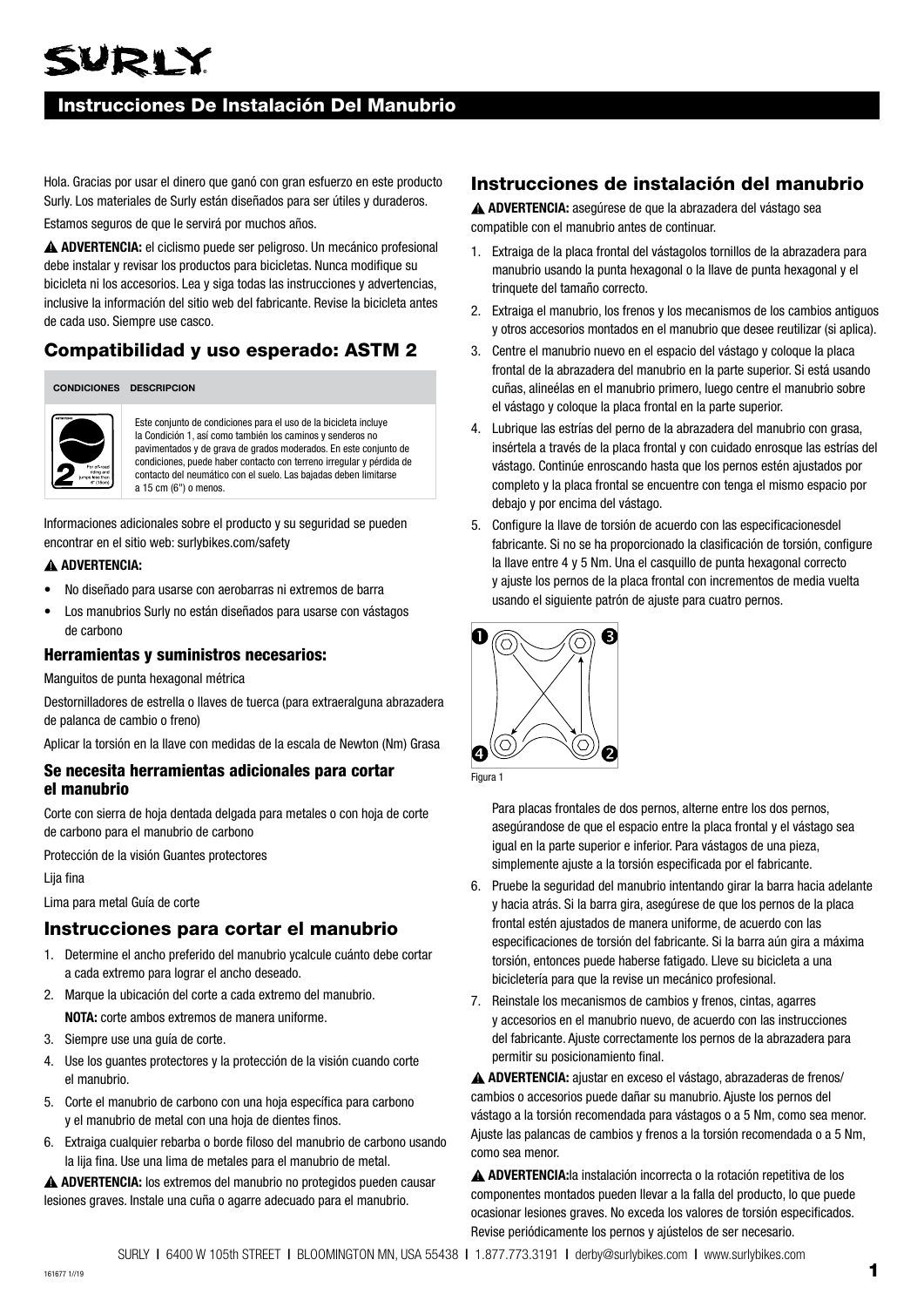## Instrucciones De Instalación Del Manubrio

## Cambios de barra plana y posicionamiento de la palanca de frenos

- 1. Con las abrazaderas de cambio y freno flojas, siéntese en la bicicleta.
- 2. Con las manos en las palancas de freno, ajuste la posición de los componentes de modo que la parte posterior de sus manos forme una línea recta con sus brazos y las palancas.
- 3. Ajuste los pernos de la abrazadera para la palanca de frenos de acuerdo con las especificaciones del fabricante o a un máximo de 5 Nm, como sea menor. Repita el proceso con los cambios.

## Posicionamiento de los cambios de la barra plana y de la palanca de frenos

- 1. Con las palancas de cambio y freno flojas, posicione la parte superior de las capuchas con la parte superior del manubrio. Gire las palancas para que coincidan con el ángulo de las caídas.
- 2. Ajuste los pernos de la abrazadera para la palanca de frenos de acuerdo con las especificaciones del fabricante o a un máximo de 5 Nm, como sea menor.

## Mantenimiento continuo

#### Cómo revisar un componente de carbono

Revise visualmente toda la bicicleta antes de cada uso. Preste atención a los componentes de carbono como la horquilla, el manubrio o la columna de asiento. Busque fisuras, roturas, golpes, astillas o signos de delaminación. Si detecta alguno de estos, no use la bicicleta. Si no está seguro de la condición de algún componente de la bicicleta, consulte con su vendedor. No use la bicicleta con un componente dañado.

**ADVERTENCIA:** las fisuras, las roturas, las astillas, los golpes o la delaminación en los componentes de carbono son peligrosos. No use la bicicleta si detecta alguna de estas condiciones. Un componente de carbón averiadp puede fallar repentinamente y causar una colisión o lesión grave.

#### Cómo detectar la delaminación del carbono

Revise visualmente los componentes lustrosos del carbono. El acabado debe aparecer lustroso o brillante y tener una apariencia "profunda". Las áreas delaminadas aparecerán nubosas u opacas.

**Realice una inspección visual:** limpie todo el componente de carbono con un paño, en busca de combas, puntos blandos o deformados o áreas que ya no sean suaves.

**Escuche si hay chirridos inusuales:** los componentes de carbono dañados o deteriorados pueden hacer ruidos chirriantes cuando se mueven o están fatigados. Para ubicar el origen del ruido, golpee suavemente el componente de carbono con un mango de destornillador de plástico. El golpeteo debe generar ruidos consistentes, nítidos y sólidos. Ubique cualquier ubicación que produzca un sonido apagado o amortiguado y haga que un mecánico profesional de bicicletas inspeccione el componente.

## Limpieza

Limpie con agua y jabón. Seque con un paño.

## Garantía Limitada

Este producto está garantizado contra defectos en los materiales y la fabricación por \_\_\_ año(s) a partir de la fecha de compra del producto, sujeto a las limitaciones que a continuación se detallan. Guarde su recibo con fecha para mostrarlo como prueba de la compra.

Esta garantía NO cubre lo siguiente:

- Daño debido a un ensamblado inapropiado o mantenimiento posterior o falta de capacidad, competencia o experiencia del usuario o del ensamblador
- Los productos que se hayan modificado, utilizado con descuido, en competencias o con fines comerciales, que hayan sido mal empleados o cuyo uso se haya excedido o hayan estado implicados en accidentes o cualquier otra circunstancia distinta al uso normal
- Instalación de componentes, piezas o accesorios cuyo uso no esté originalmente previsto o no sea compatible con el producto tal y como se vende
- Daño o deterioro de la pintura, el acabado de la superficie, la estética o la apariencia del producto
- Uso y desgaste normal
- Trabajo requerido para retirar o reacomodar y reajustar el producto dentro del ensamblaje de la bicicleta

Esta garantía limitada se limita explícitamente a la reparación o reemplazo del producto original, a criterio de Surly, y es la única solución de la garantía. Esta garantía limitada se aplica únicamente al comprador original del producto Surly y no es transferible. Esta garantía se aplica únicamente a los productos comprados mediante un distribuidor o proveedor autorizado. En ningún caso Surly será responsable por cualquier pérdida, inconveniente o daño, ya sea directo, accidental, consecuente o cualquier otro que resulte de la violación de cualquier garantía o condición explícita o implícita de comercialización, idoneidad para un propósito específico o cualquier otra respecto a los productos Surly, excepto por las aquí previstas.

Esta garantía le da al consumidor derechos legales específicos; dichos derechos y otros podrían variar de un lugar a otro. Esta garantía no afecta sus derechos legales.

EN LA MEDIDA EN QUE LO AUTORICE LA LEY, ESTAS GARANTÍAS SON EXCLUSIVAS Y NO HAY OTRAS GARANTÍAS O CONDICIONES EXPRESAS O IMPLÍCITAS, INCLUIDAS LAS GARANTÍAS O CONDICIONES DE COMERCIALIZACIÓN E IDONEIDAD PARA UN USO ESPECÍFICO.

#### Registro de garantía

Para procesar un reclamo de garantía, se requiere prueba de la compra. Por lo tanto, Surly recomienda firmemente que se realice el registro de garantía en surlybikes.com. Si no se realiza este registro, los derechos del consumidor que se establecen en la garantía limitada anterior no se verán afectados, siempre y cuando el consumidor pueda proporcionar de manera razonable prueba de propiedad original y fecha de compra del producto Surly. Si usted tiene alguna pregunta, póngase en contacto con warranty@surlybikes.com.

Se puede presentar un reclamo en cualquier lugar donde se vendan productos Surly. Cuando tenga dudas, póngase en contacto con su tienda local. Proporcione detalles sobre lo sucedido, incluyendo, entre otras cosas, otros componentes empleados junto con la supuesta pieza Surly defectuosa.

**NOTA:** El plazo de la Garantía no es una garantía de la vida útil del producto. La vida del producto está influenciada por la manera en que se usa, almacena y mantiene el producto a lo largo del tiempo. La Garantía no pretende sugerir que el producto no puede descomponerse o que el producto durará para siempre. La Garantía solo significa que el producto está cubierto y sujeto a los términos de la Garantía.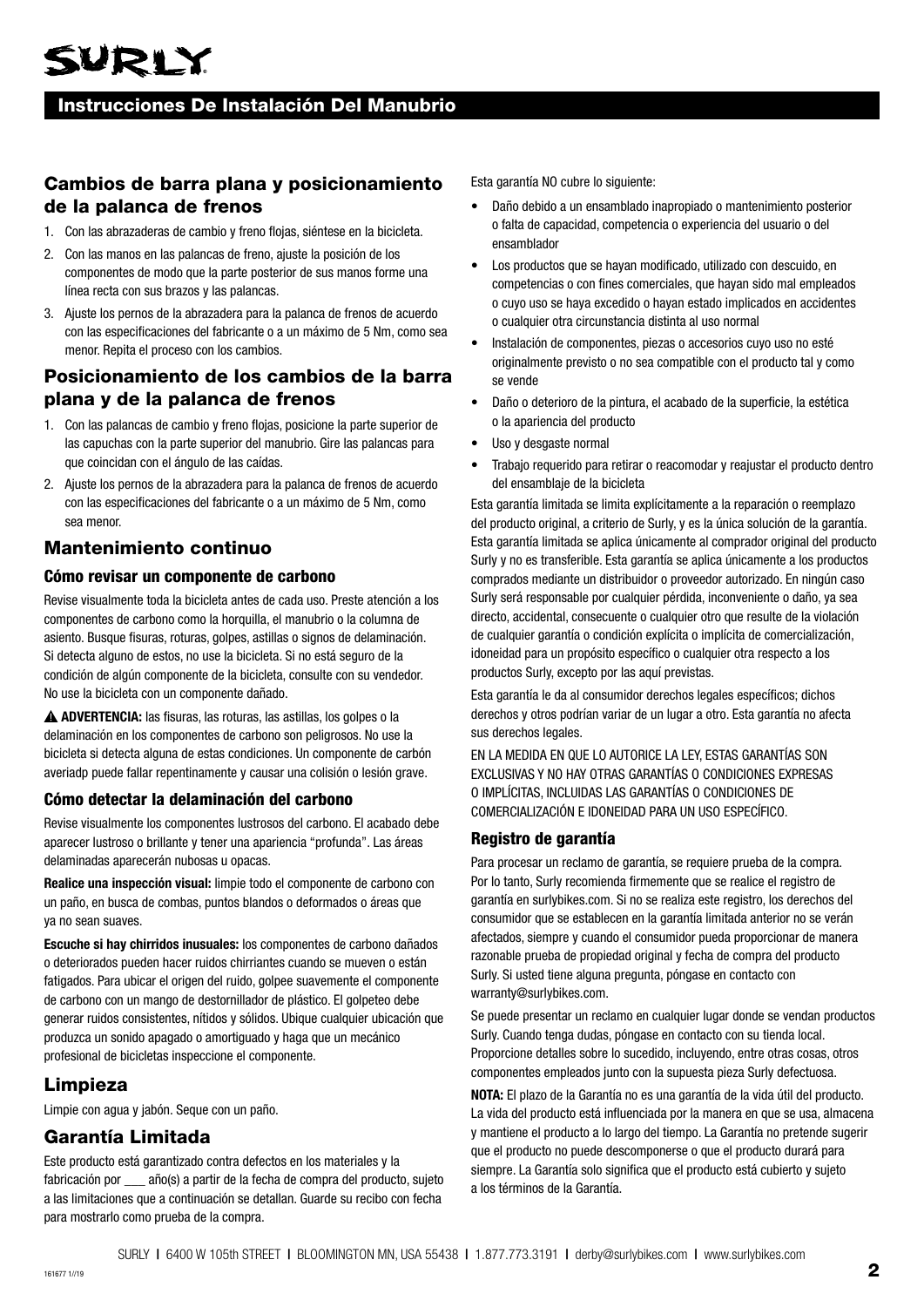## URIY

## Instructions D'installation Du Guidon

Bonjour, Nous vous remercions pour l'achat de ce produit Surly avec l'argent que vous avez durement gagné. Les produits Surly sont conçus pour être utiles et durables.

Nous savons que vous en profiterez bien pour les années à venir.

 **AVERTISSEMENT :** Le cyclisme est une activité dangereuse. Les pièces pour vélo doivent être montées et réparées par un mécanicien professionnel. Ne modifiez jamais votre vélo ou vos accessoires. Lisez et suivez tous les avertissements et modes d'emploi des produits, y compris les informations sur le site Web du fabricant. Inspectez votre vélo avant chaque sortie. Portez toujours un casque.

## Compatibilité et utilisation prévue: ASTM 2

#### **CONDITION DESCRIPTION**



Il s'agit d'un ensemble de conditions d'utilisation d'un vélo comprenant la Condition 1 aussi bien sur les routes non pavées et en gravier et les sentiers à pente modérée. Dans dans telles conditions, le contact avec un terrain irrégulier et la perte de contact du pneu avec le sol peuvent se produire. Les dénivellations sont destinées à être limitées à 15 cm (6") ou moins.

Pour toute information complémentaire relative aux produits et à la sécurité rendez- vous sur le site Web : surlybikes.com/safety

#### **AVERTISSEMENT :**

- Ne pas utiliser avec des aéro barres ou des embouts de barres.
- Les quidons Surly ne sont pas destinés à être utilisés avec des potences en carbone

#### Outils et fournitures nécessaires :

Douilles hexagonales métriques

Tournevis ou clés étoile (pour retirer certains colliers de levier de vitesses/de frein)

Clé dynamométrique avec échelle Newton-mètre (Nm) Graisse

#### Outils supplémentaires nécessaires pour couper le guidon

Scie à métaux avec lame à dents fines pour le métal ou lame de coupe en carbone pour le guidon en carbone.

Protection oculaire

Gants de protection Papier de verre à grain fin Lime Métallique

Guide de coupe

## Instructions de coupe du guidon

- 1. Déterminez la largeur préférée du guidon et calculez la quantité à couper de chaque extrémité pour obtenir la largeur désirée.
- 2. Marquez l'emplacement de coupe à chaque extrémité du guidon. **REMARQUE** : Coupez les DEUX extrémités de façon égale.
- 3. Utilisez toujours un guide de coupe.
- 4. Lors de la coupe d'un guidon, portez des gants de protection ainsi que des lunettes de protection .
- 5. Coupez un guidon en carbone à l'aide d'une lame spéciale carbone et un guidon en métal à l'aide d'une lame à dents fines.
- 6. Éliminez les bavures ou les arêtes vives d'un guidon en carbone à l'aide d'un papier de verre à grain fin. Utilisez une lime métallique pour un guidon métallique.

 **AVERTISSEMENT :** Des extrémités de guidon non protégées peuvent provoquer des blessures graves. Posez un bouchon ou une poignée de guidon appropriée.

## Instructions d'installation du guidon

 **AVERTISSEMENT :** Avant de continuer, s'assurer que le collier de serrage de la potence est compatible avec le guidon.

- 1. Retirez les vis de serrage du guidon de la plaque frontale de la potence à l'aide d'une clé à six pans et d'une clé à cliquet ou d'une clé hexagonale de taille appropriée.
- 2. Retirez l'ancien guidon, les freins, les mécanismes de changement de vitesses et les autres accessoires montés sur le guidon que vous avez l'intention de réutiliser (s'il y a lieu).
- 3. Centrez le guidon neuf dans la cavité de la potence et placez la plaque frontale du guidon sur le dessus. Si vous utilisez des cales, centrez-les d'abord sur le guidon, puis centrez le guidon sur la potence et placez la plaque frontale sur le dessus.
- 4. Graissez le filetage du boulon de serrage du guidon, insérez-le à travers la plaque frontale et engagez soigneusement le filetage de la tige. Continuez jusqu'à ce que les boulons soient serrés à la main et que la plaque frontale soit uniformément espacée au-dessus et au-dessous de la potence.
- 5. Réglez la clé dynamométrique selon les spécifications du fabricant. Si aucune valeur de couple n'est fournie, réglez la clé dynamométrique entre 4 et 5 Nm. Fixez la douille hexagonale correcte et serrez les vis de la plaque frontale par demi-tour selon le schéma de serrage à quatre vis ci-après.



Figure 1

Pour les plaques frontales à deux vis, alternez entre les deux vis, en veillant à ce que l'espace entre la plaque frontale et la tige est égal en haut et en bas. Pour une potence monobloc, il suffit de serrer selon les spécifications du fabricant.

- 6. Vérifiez la sécurité du guidon en essayant de faire tourner la barre en avant et en arrière. Si la barre tourne, assurez-vous que les vis de la plaque frontale sont serrés également selon les spécifications de couple du fabricant. Si, au couple maximum, la barre tourne toujours, c'est qu'elle est peut être usée. Apportez votre vélo à un atelier de vélo pour une inspection par un technicien professionnel.
- 7. Réinstallez les mécanismes de changement de vitesse et de freinage, le ruban adhésif, les poignées et les accessoires sur le nouveau guidon conformément aux instructions du fabricant. Serrer à la main les vis du collier pour permettre le positionnement final.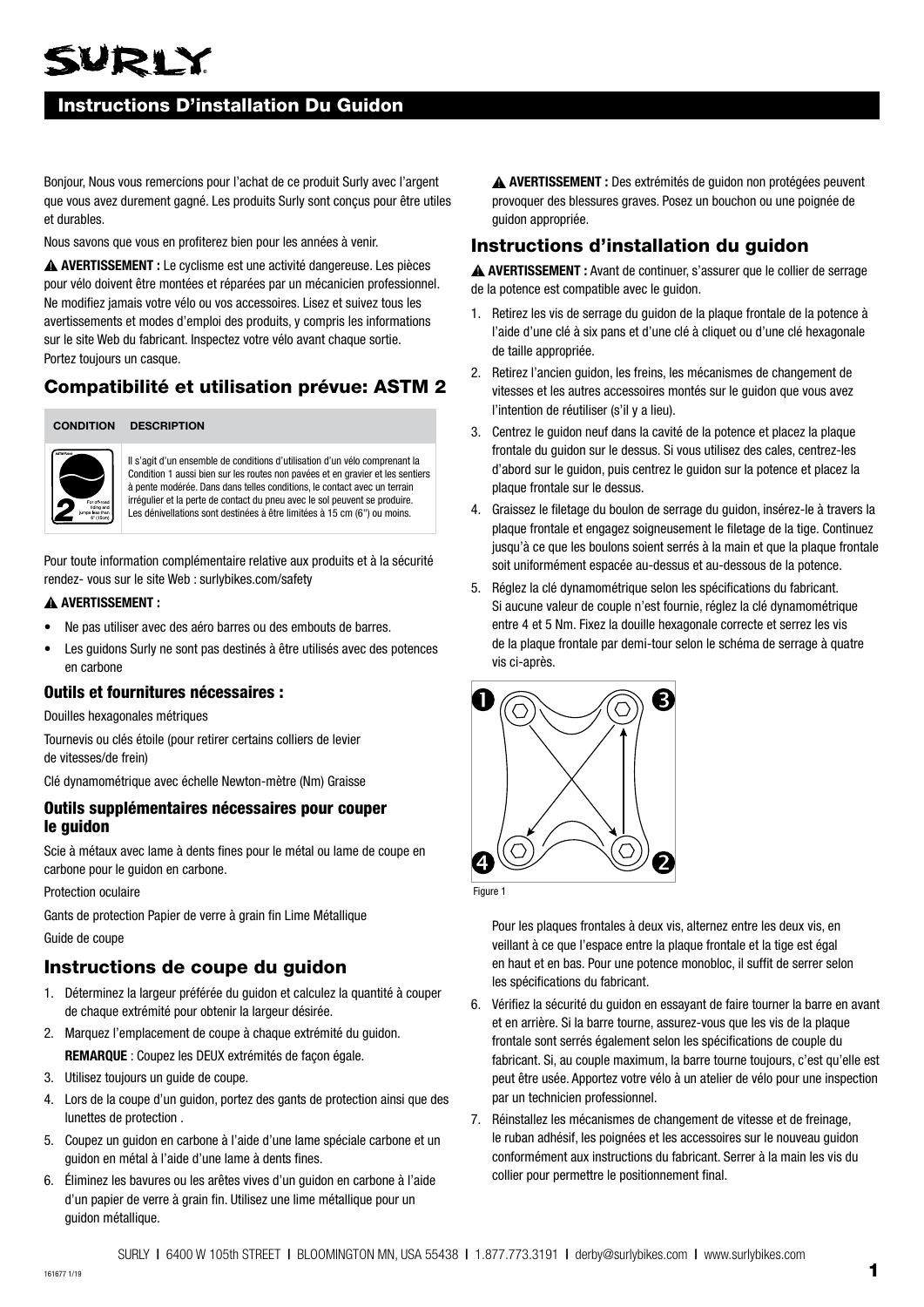# SURLY

## Instructions D'installation Du Guidon

 **AVERTISSEMENT :** Un serrage excessif de la potence, des machoires de frein ou du levier de vitesses ou des accessoires risque d'endommager votre guidon. Serrez les vis de la potence selon les spécifications de couple recommandées, ou à 5 Nm, selon la valeur moins élevée des deux. Serrez le levier de vitesses et les leviers de frein aux spécifications de couple recommandées, ou à 5 Nm, selon la valeur moins élevée des deux.

 **AVERTISSEMENT :**Une installation incorrecte ou une rotation répétée des composants montés risque d'entraîner une défaillance du produit et causer des blessures graves. Ne dépassez pas les valeurs de couple spécifiées. Inspectez périodiquement les boulons et resserrez-les si nécessaire.

## Positionnement du levier de frein et du levier de changement de vitesse à barre plate

- 1. Le levier de vitesses et les étriers de frein desserrés, asseyez-vous sur le vélo.
- 2. Avec les mains sur les leviers de frein, ajustez la position des composants de sorte que le dos de vos mains forme une ligne droite avec vos avantbras et les leviers.
- 3. Serrer les vis du levier de frein selon les spécifications du fabricant ou jusqu'à un maximum de 5 Nm, selon la valeur moins élevée des deux. Répétez la procédure avec les sélecteurs de vitesses.

## Positionnement du levier de frein et du levier de changement de vitesse à barre de descente

- 1. Une fois les leviers de changement de vitesse et de frein desserrés, positionnez le haut des capots au même niveau que le haut du guidon. Tournez les leviers en fonction de l'angle des pattes.
- 2. Serrez les vis de l'étrier du levier de frein et du sélecteur de vitesses selon les spécifications du fabricant ou jusqu'à un maximum de 5 Nm, selon la valeur moins élevée des deux.

## Entretien périodique

#### Pour inspecter un composant en carbone

Inspectez visuellement votre vélo avant chaque sortie. Portez une attention particulière aux composants en carbone comme la fourche, le guidon ou la tige de selle. Vérifiez qu'il n'y a pas fissures, cassures, copeaux, éclats, ou des signes de délamination. Si vous détectez tout signe, évitez d'utiliser votre vélo. Si vous n'êtes pas sûr de l'état d'un composant de votre vélo, consultez votre revendeur. Évitez de rouler avec un composant endommagé.

 **AVERTISSEMENT :**La présence de fissure, copeau, rupture, éclatement ou délaminage d'un composant en carbone constitue un risque grave. Évitez toute sortie si vous détectez l'une de ces conditions. Un composant en carbone endommagé peut se briser soudainement et entraîner une accident et des blessures graves.

#### Pour détecter la délamination du carbone

Effectuez une inspection visuelle des composants en carbone brillant. Le fini doit avoir une apparence vitreuse ou brillante et également « foncée ». Les zones délaminées auront un apparence trouble ou opaque.

**Effectuez un inspection physique :** Essuyez le long du composant en carbone à l'aide d'un chiffon, à la recherche de renflements, de points mous ou déformés, ou de zones qui ne sont plus lisses.

**Écoutez les bruits de craquement :** Les composants en carbone endommagés ou détériorés peuvent émettre des craquements lorsqu'ils sont déplacés ou soumis à des contraintes. Pour localiser la source d'un bruit, tapotez doucement le long du composant en carbone avec un poignée de tournevis en plastique. Le tapotement devrait produire des sons solides, aigus et consistants. Marquez tout emplacement qui produit un son sourd ou étouffé et faites inspecter le colposant par un mécanicien professionnel.

### Nettoyage

Nettoyez avec de l'eau et du savon. Séchez à l'aide d'un chiffon.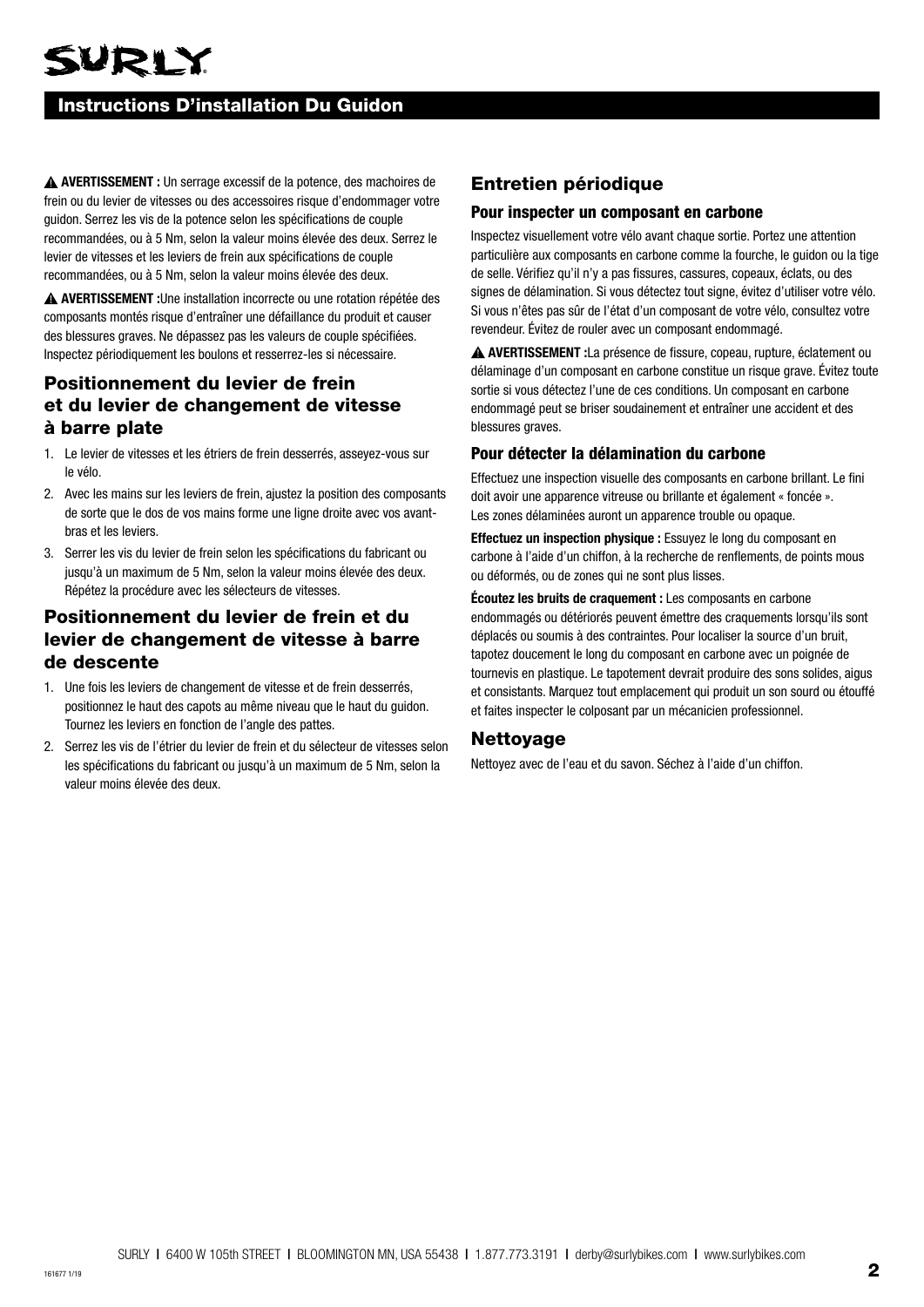## Instructions D'installation Du Guidon

## Garantie limitée

Le présent produit est garanti contre les défauts de matériaux et de fabrication pendant 1 an à compter de la date d'achat au détail du produit, sous réserve des limitations détaillées ci-dessous. Conservez votre facture datée en guise de preuve d'achat.

La présente garantie ne couvre PAS les éléments suivants :

- Les dommages causés par un mauvais assemblage, un mauvais entretien ou par le manque de compétences, d'aptitude ou d'expérience de l'utilisateur ou de l'assembleur.
- Les produits qui ont été modifiés, négligés, utilisés en concurrence ou à des fins commerciales, utilisés de manière inappropriée ou abusive, impliqués dans des accidents ou qui ont subi toute utilisation anormale.
- L'installation de composants, de pièces ou d'accessoires non compatibles ou non prévus pour être ajoutés au produit tel qu'il est vendu.
- Les dommages ou la détérioration de la peinture, du fini, de la qualité esthétique ou de l'apparence du produit.
- L'usure normale.
- La main-d'œuvre nécessaire pour retirer et/ou remonter et réajuster le produit sur le vélo.

La garantie limitée est expressément limitée à la réparation et au remplacement du produit d'origine, selon la décision de Surly, et le seul recours possible en vertu de la garantie. La présente garantie limitée s'applique à l'acquéreur d'origine du produit Surly et n'est pas transférable. La présente garantie s'applique uniquement aux produits achetés auprès d'un vendeur ou d'un distributeur autorisé. En aucun cas Surly ne sera responsable de toute perte, tout désagrément ou tout dommage, qu'il soit direct, accidentel, consécutif ou qu'il résulte de tout autre manquement à toute condition ou garantie expresse ou implicite de qualité marchande, d'aptitude à un emploi précis ou autre des produits Surly, exception faire des conditions établies aux présentes.

La présente garantie donne au consommateur des droits juridiques précis, et ces droits, ainsi que ses autres droits, peuvent varier selon son emplacement. La présente garantie n'affecte pas vos droits prévus par la loi.

DANS LA MESURE OÙ LA LOI L'AUTORISE, LES PRÉSENTES GARANTIES SONT EXCLUSIVES ET IL N'EXISTE AUCUNE AUTRE GARANTIE OU CONDITION, EXPLICITE OU IMPLICITE, NOTAMMENT TOUTE GARANTIE OU CONDITION DE QUALITÉ MARCHANDE OU D'APTITUDE À UN EMPLOI SPÉCIFIQUE.

#### Enregistrement de la garantie

Une preuve d'achat est requise avant le traitement de toute réclamation au titre de la garantie. Surly recommande donc vivement l'enregistrement de la garantie sur surlybikes.com. L'absence dudit enregistrement n'aura pas de conséquence sur les droits du consommateur en vertu de la garantie limitée décrite ci-dessus, dans la mesure où le consommateur peut prouver de manière raisonnable qu'il est le propriétaire d'origine du produit Surly, ainsi que la date d'achat dudit produit. Si vous avez des questions, contactez warranty@surlybikes.com

Vous pouvez déposer une Réclamation partout où les produits Surly sont vendus. En cas de doute, contactez votre magasin local. Détaillez le problème que vous rencontrez, notamment, sans si limiter, en décrivant les autres pièces utilisées conjointement avec la pièce Surly défectueuse.

**REMARQUE :** La durée de la Garantie ne constitue pas une garantie de durée de fonctionnement du produit. La durée de vie du produit dépend de son utilisation, de son stockage et de son entretien au fil du temps. La Garantie ne sous-entend pas que le produit ne peut pas être cassé ou qu'il sera éternel. La Garantie indique simplement que le produit est protégé en vertu des dispositions de la Garantie.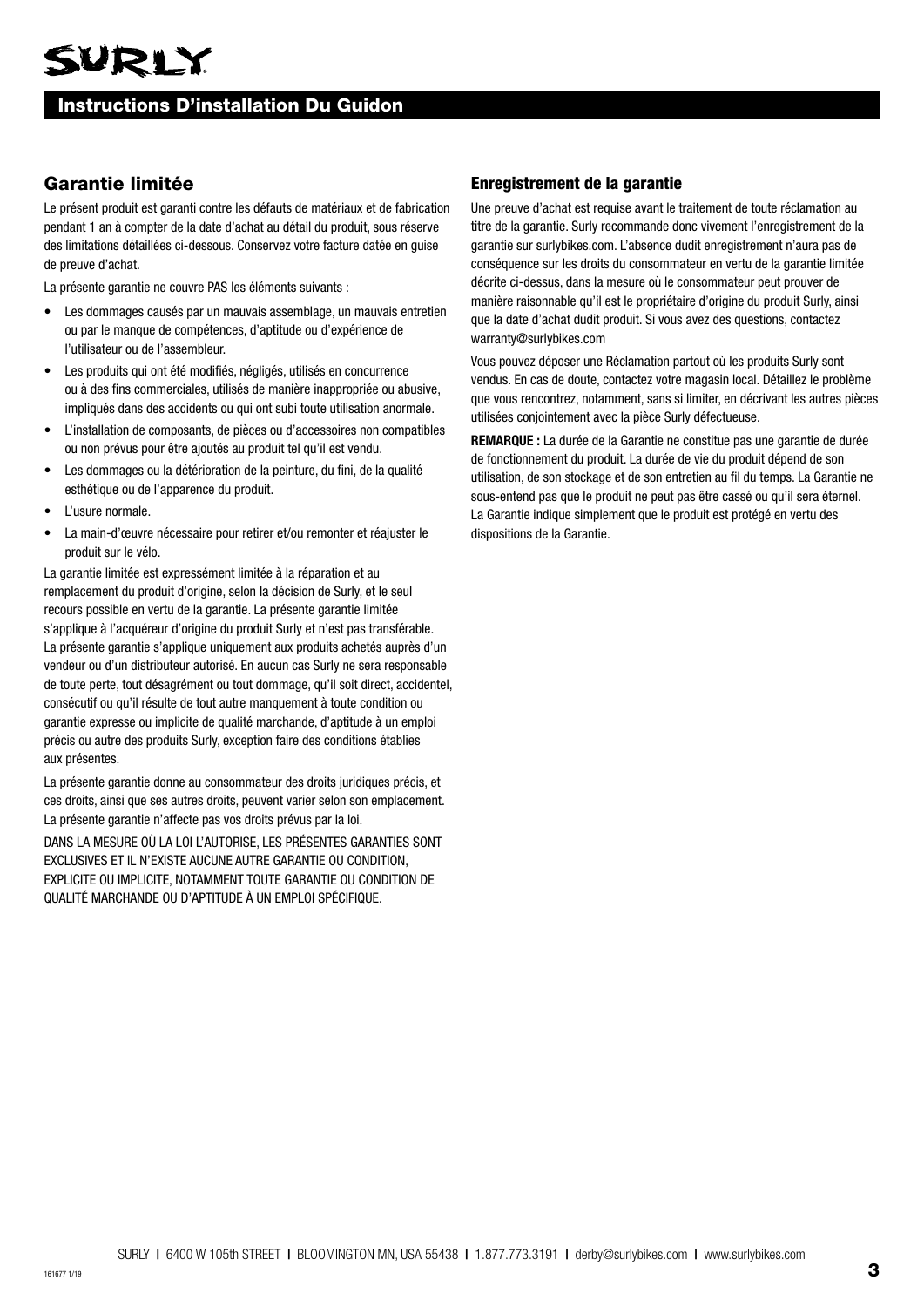## VRLY

## ISTRUZIONI PER L'INSTALLAZIONE DEL MANUBRIO

Ciao, Grazie per aver investito i tuoi soldi duramente guadagnati per un prodotto Surly I prodotti Surly sono realizzati per essere utili e longevi.

Siamo sicuri che sarà al tuo servizio per molti anni a venire.

 **ATTENZIONE:** Andare in bicicletta può essere pericoloso. I prodotti ciclistici devono essere installati e riparati da un meccanico professionista. Non modificare mai la bicicletta o gli accessori. Leggere e seguire tutte le istruzioni sui prodotti e le note di attenzione, includendo le informazioni presenti sul sito web del costruttore. Ispezionare la bicicletta ogni volta che viene usata. Indossare sempre il casco.

## Compatibilità & uso previsto: ASTM 2

#### **CONDIZIONI DESCRIZIONE**



Di seguito è riportata una serie di condizioni per l'uso di una bicicletta che include la Condizione 1, oltre a strade non asfaltate o sterrate e sentieri di difficoltà moderata. In questa serie di condizioni, si presentano casi di contatto con terreno irregolare o di perdita del contatto con il suolo. I drop devono limitarsi a un massimo di 15 cm (6").

Informazioni aggiuntive sul prodotto e sulla sicurezza sono disponibili sul sito web: surlybikes.com/safety

#### **AVVERTENZA:**

- Non destinato all'uso con manubri aerei o bilanciatori
- I manubri Surly non sono destinati all'uso con steli al carbonio

#### Strumenti e forniture richiesti:

Prese esagonali

Chiavi i cacciaviti a stella (per la rimozione di alcuni morsetti della leva del cambio/freno)

Chiave dinamometrica con scala di misurazione Newton (Nm) Grasso

#### Strumenti aggiuntivi per tagliare il manubrio

Seghetto con lama a denti fini per metallo o lama al carbonio per il manubrio al carbonio

Protezione per gli occhi Guanti protettivi Carta vetrata a grana fine Lima metallica Guida al taglio

## Istruzioni per il taglio del manubrio

- 1. Stabilire la larghezza preferita del manubrio e calcolare quanto deve essere tagliato da ciascuna estremità per ottenere la larghezza desiderata.
- 2. Contrassegnare la posizione di taglio su ciascuna estremità del manubrio. **NOTA:** tagliare ugualmente ENTRAMBE le estremità.
- 3. Utilizzare sempre la guida al taglio.
- 4. Indossare i guanti protettivi e la protezione per gli occhi quando si taglia il manubrio.
- 5. Tagliare il manubrio in carbonio utilizzando la lama specifica per il carbonio e il manubrio in metallo utilizzando una lama a denti fini.
- 6. Rimuovere le eventuali bavature o bordi taglienti dal manubrio al carbonio utilizzando carta vetrata a grana fine. Utilizzare una lima metallica per il manubrio in metallo.

**AVVERTENZA:** le estremità del manubrio non protette potrebbero causare lesioni gravi. Installare un tappo o un'impugnatura per manubrio appropriato.

## Istruzioni per l'installazione del manubrio

 **AVVERTENZA:** accertarsi che il morsetto dell'attacco sia compatibile con il manubrio prima di procedere.

- 1. Rimuovere i bulloni del morsetto del manubrio dalla maschera dello stelo utilizzando una chiave a cricchetto o una chiave esagonale.
- 2. Rimuovere i vecchi meccanismi del manubrio, dei freni e del cambio e gli altri accessori montati sul manubrio che si intende riutilizzare (se presenti).
- 3. Centrare il nuovo manubrio nell'incavo dello stelo e posizionare la maschera del morsetto del manubrio in cima. Se si stanno utilizzando zeppe, centrarle prima sul manubrio, quindi centrare il manubrio sullo stelo e posizionare la maschera in cima.
- 4. Lubrificare le filettature del bullone del morsetto del manubrio con il grasso, inserire nella maschera e innestare attentamente le filettature dello stelo. Continuare a infilare fino a quando i bulloni risultino manualmente serrati e la maschera sia a uguale distanza dalla parte superiore e inferiore dello stelo.
- 5. Impostare la chiave dinamometrica in base alle specifiche del produttore. Se non sono fornite specifiche, impostare la chiave dinamometrica a 4–5 Nm. Collegare la presa esagonale corretta e serrare i bulloni della maschera con incrementi di mezzo giro utilizzando il seguente modello di serratura a quattro bulloni.





Per la maschere a due bulloni, alternare i due bulloni, assicurandosi che lo spazio tra la maschera e lo stelo sia uguale sopra e sotto. Per lo stelo a pezzo unico, serrare semplicemente in base alle specifiche del produttore.

- 6. Collaudare la sicurezza del manubrio tentando di ruotare la barra avanti e indietro. Se la barra ruota, accertarsi che i bulloni della maschera sianoserrati ugualmente in base alle specifiche del produttore. Se la barra continua a ruotare alla massima coppia di serraggio, è possibile che la barra sia logorata. Portare la bicicletta presso un negozio di biciclette per farla ispezionare da un meccanico professionista.
- 7. Reinstallare i meccanismi del cambio e dei freni, il nastro, le impugnature e gli accessori sul nuovo manubrio in base alle istruzioni del produttore. Serrare manualmente i bulloni del morsetto per permettere il posizionamento finale.

**AVVERTENZA:** L'eccessivo serraggio dei morsetti del freno/cambio o degli accessori può causare danni al manubrio. Serrare i bulloni dello stelo in base alle specifiche raccomandate o a 5Nm, a seconda di quale valore sia inferiore. Serrare le leve del cambio e dei freni in base alle specifiche raccomandate o a 5Nm, a seconda di quale valore sia inferiore.

**AVVERTENZA:** l'installazione non corretta o la ripetuta rotazione dei componenti montati può causare il guasto del prodotto e provocare lesioni gravi. Non superare i valori di serraggio specificati. Ispezionare periodicamente i bullone e serrarli di nuovo, se necessario.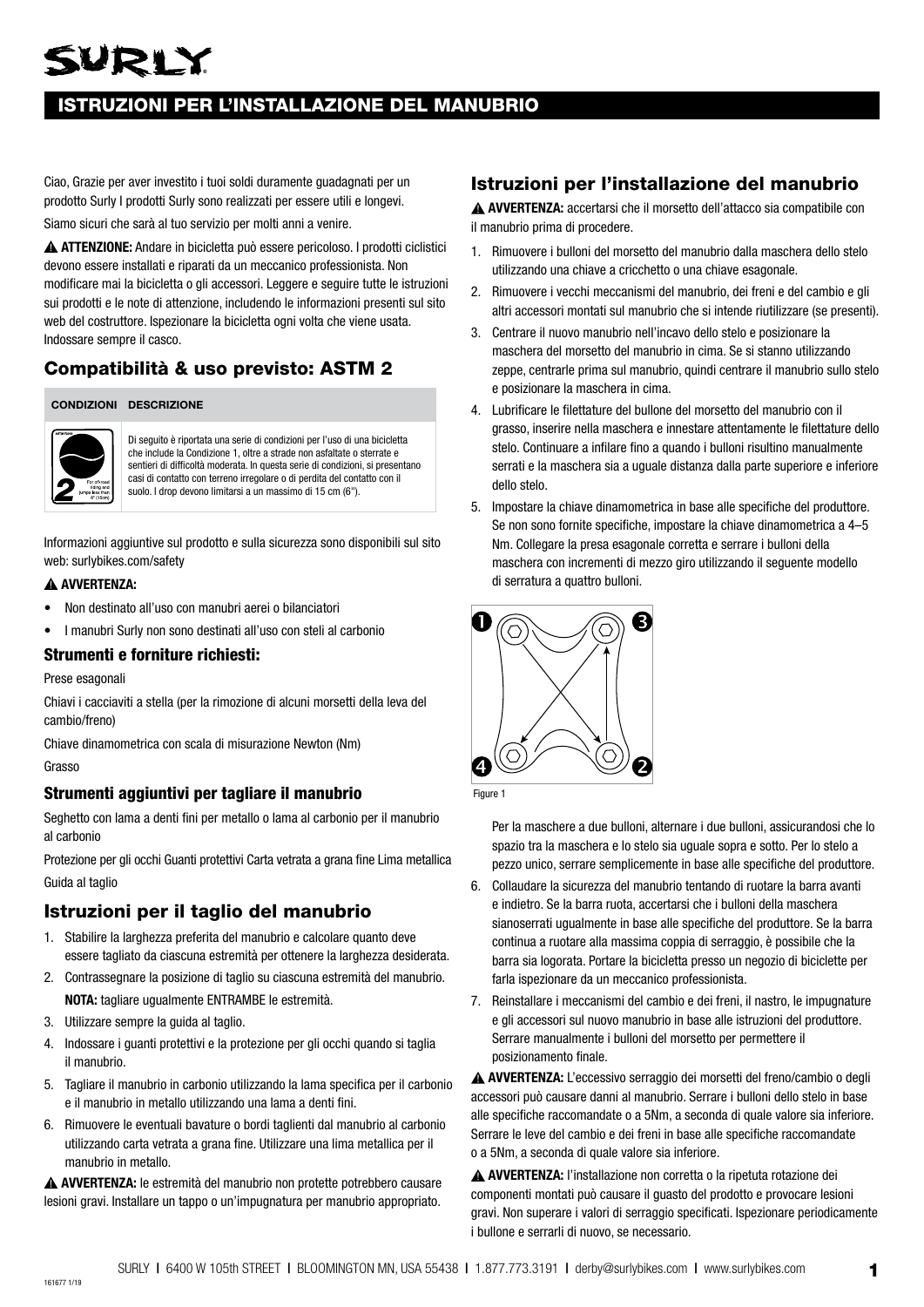## ISTRUZIONI PER L'INSTALLAZIONE DEL MANUBRIO

## Posizionamento della leva del freno e del cambio a barra piatta

- 1. Con i morsetti del cambio e del freno allentati, sedersi sulla bicicletta.
- 2. Con le mani sulle leve del freno, regolare la posizione dei componenti in modo che la parte posteriore delle mani formi una linea retta con gli avambracci e le leve.
- 3. Serrare i bulloni del morsetto della leva del freno in base alle specifiche del produttore o al massimo a 5Nm, a seconda di quale valore sia inferiore. Ripetere la procedura con il cambio.

## Posizionamento della leva del freno e del cambio su barra a discesa

- 1. Con le leve del cambio e del freno allentate, posizionare la parte superiore dei cappucci allo stesso livello della parte superiore del manubrio. Ruotare le leve in modo corrispondente all'angolazione delle bare a discesa.
- 2. Serrare i bulloni del morsetto della leva del freno e del cambio in base alle specifiche del produttore o fino a un massimo di 5Nm, a seconda di quale valore sia inferiore.

## Manutenzione regolare

#### Come ispezionare un componente di carbonio

Ispezionare visivamente tutta la bicicletta prima di ogni utilizzo. Prestare particolare attenzione ai componenti in carbonio come la forcella, il manubrio o il sedile. Verificare che non vi siano incrinature, rotture, frammenti, schegge o segni di delaminazione. Qualora se ne riscontrino, non utilizzare la bicicletta. Qualora non si sia certi della condizione di uno qualsiasi dei componenti della bicicletta, consultare il proprio rivenditore. Non utilizzare la bicicletta nel caso in cui vi sia un componente danneggiato.

 **AVVERTENZA:** Qualunque incrinatura, frammento, rottura, scheggia o delaminazione su un componente di carbonio indica una situazione grave. Non utilizzare la bicicletta nel caso in cui una qualunque di queste condizioni sia presente. Un componente in carbonio danneggiato potrebbe cadere in modo improvviso causando così un incidente ed eventuali lesioni gravi.

#### Come rilevare la delaminazione del carbonio

Eseguire un'ispezione visiva sui componenti in carbonio lucidi. La finitura deve apparire trasparente o lucida e dare una sensazione di "profondità". Le aree delaminate appariranno ombrose o opache.

**Eseguire un'ispezione fisica:** Passare un panno su tutto il componente in carbonio prestando attenzione a eventuali sporgenze, punti morbidi o deformati o aree che non risultano più lisce.

#### **Ascoltare con attenzione la presenza di eventuali schricchiolii:**

I componenti in carbonio danneggiati o deteriorati possono produrre degli scricchiolii con il movimento o la sollecitazione. Per individuare la fonte di un rumore, picchiettare delicatamente il componente in carbonio con il manico in plastica di un cacciavite. Il picchiettamento dovrebbe dar luogo a suoni potenti, netti e coerenti. Contrassegnare tutte le posizioni che producono un suono ovattato o soffocato e far ispezionare il componente da un meccanico per biciclette professionista.

## Pulizia

Pulire con acqua e sapone. Asciugare con un panno.

## Limitazione di garanzia

Questo prodotto è garantito rispetto ai difetti nei materiali e nella lavorazione per 1 anni dalla data di acquisto al dettaglio del prodotto, con le limitazioni descritte di seguito. Conservare la ricevuta con la data come prova di acquisto.

La presenta garanzia NON copre quanto segue:

- Danni causati dal montaggio non corretto o dalla manutenzione inappropriata oppure dalla mancanza di abilità, competenze o esperienza dell'utente o dell'assemblatore
- Prodotti che sono stati modificati, non sottoposti a regolare manutenzione, utilizzati in competizione o per scopi commerciali, utilizzati in maniera impropria o eccessiva, incidentati o utilizzati in maniera diversa dall'uso previsto
- Installazione di componenti, parti o accessori non previsti all'origine o incompatibili con il prodotto così come è stato venduto
- Danni o deterioramento della vernice, della finitura di superficie, dell'estetica o dell'aspetto del prodotto
- Normale usura
- Manodopera richiesta per la rimozione e/o la reinstallazione e la regolazione del prodotto all'interno dell'assemblaggio della bicicletta

La presente garanzia è espressamente limitata alla riparazione o alla sostituzione del prodotto originale, a giudizio di Surly, e costituisce l'esclusivo rimedio previsto dalla garanzia. Questa garanzia limitata è valida solo per l'acquirente originale del prodotto Surly e non è trasferibile. Questa garanzia si applica solo ai prodotti acquistati attraverso un rivenditore o un distributore autorizzato. In nessun caso Surly sarà responsabile per eventuali perdite, inconvenienti o danni, sia diretti, accidentali, consequenziali che altrimenti risultanti dalla violazione di qualsiasi garanzia o condizione espressa o implicita di commerciabilità, idoneità per un scopo particolare, o altro rispetto ai prodotti Surly, ad eccezione di quanto qui indicato.

Questa garanzia fornisce al consumatore diritti legali specifici, e tali diritti, come anche altri diritti, potrebbero variare da luogo a luogo. Questa garanzia non ha effetto sui diritti legali dell'utente.

NELLA MISURA NON VIETATA DALLA LEGGE, QUESTE GARANZIE SONO ESCLUSIVE E NON ESISTONO ALTRE GARANZIE O CONDIZIONI ESPRESSE O IMPLICITE, COMPRESE LE GARANZIE O LE CONDIZIONI DI COMMERCIABILITÀ E IDONEITÀ PER UNO SCOPO PARTICOLARE.

#### Registrazione della garanzia

È necessaria la prova di acquisto per la richiesta di intervento in garanzia. Surly, pertanto, esorta vivamente ad effettuare la registrazione della garanzia su surlybikes.com. La mancata registrazione non influirà sui diritti del consumatore previsti in base alla garanzia limitata sopra descritta, a condizione che il consumatore sia in grado di dimostrare in maniera ragionevole di essere il proprietario originale e la data di acquisto del prodotto Surly. In caso di domande, contattare warranty@surlybikes.com

La richiesta di intervento in garanzia può essere avanzata in qualunque luogo sia stato acquistato il prodotto Surly. In caso di subbi, contattare il negozio locale. Fornire i dettagli sull'accaduto, inclusi, a titolo di esempio, gli altri componenti utilizzati in combinazione con la parte Surly presumibilmente difettosa.

**NOTA:** Il termine della Garanzia non costituisce garanzia della durata utile del prodotto. La durata del prodotto è influenzata dalla modalità in base alla quale i prodotto viene utilizzato, conservato e sottoposto a manutenzione nel corso del tempo. La Garanzia non intende suggerire che il prodotto non si possa rompere o che duri per sempre. Significa soltanto che il prodotto è coperto da garanzia secondo i termini della garanzia stessa.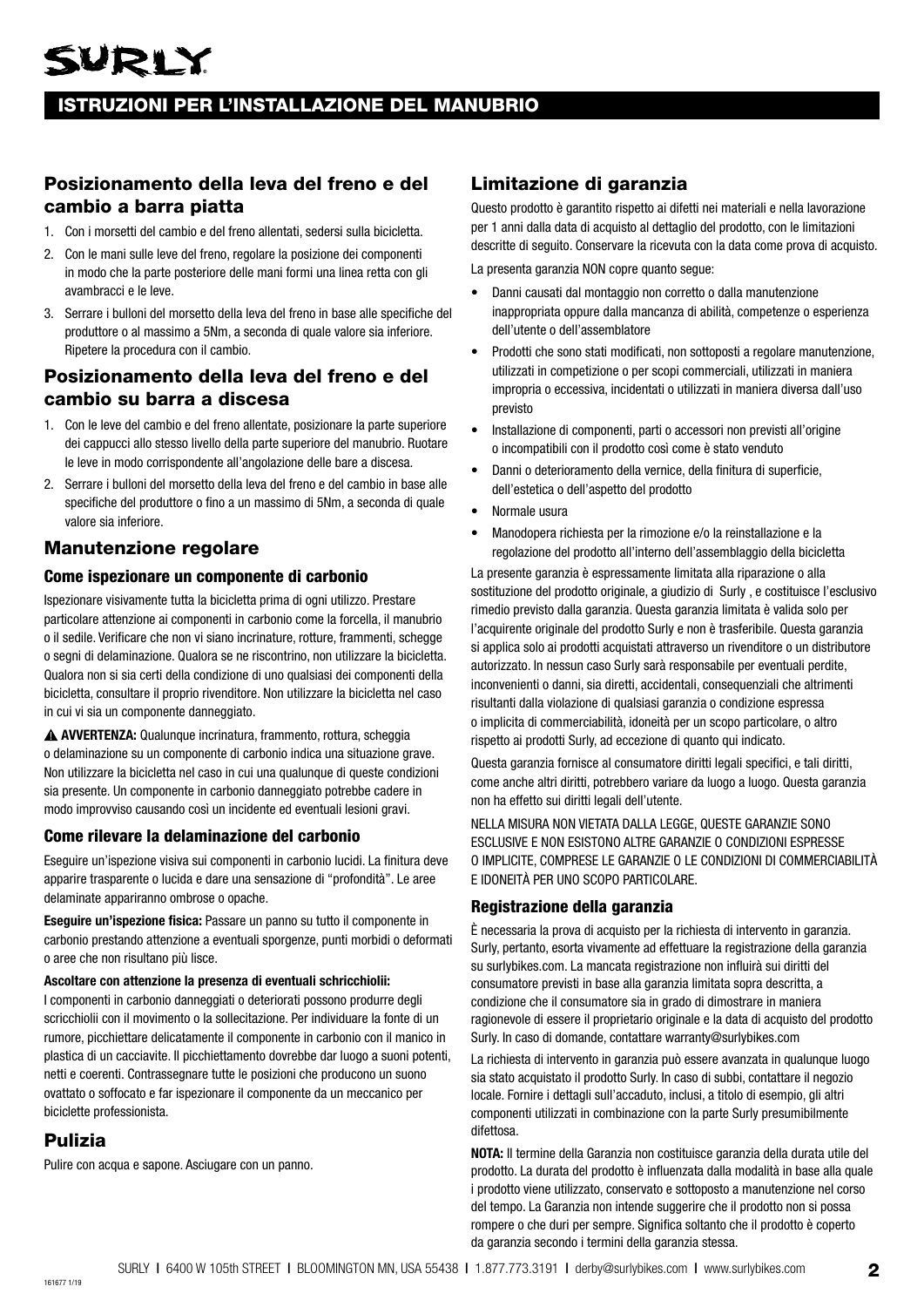## SURLY

## ハンドルバー取付説明書

やぁ、こんにちは。お客様の貴重なお金でSurly社の本製品を購入してい ただきありがとうございます。Surly 製は便利で丈夫に作ってある。 だから、あなたのためにこの先何年もよく働いてくれるはずだ。

**▲警告:** サイクリングには危険が伴います。自転車製品の取り付けおよび手 入れはプロの整備工が行ってください。自転車または アクセサリーは決して改造しないでください。メーカーのウェブサイト の情報を含め、製品取扱説明書および警告をすべて読み従ってくださ い。毎回使用前に自転車を点検します。必ずヘルメットを着用して ください。

## 互換性および使用目的 ASTM 2



自転車を操作する場合のカテゴリーで、カテゴリー1が含まれ、 さらには未舗装路および砂利道および中程度のオフロードが含 まれます。このカテゴリーでは、凸凹した地形に接触したりタイ またはそれ未満を限度として想定しています。

製品および安全情報の詳細は、ウェブサイト:surlybikes.com/safety をご覧 めてください。 ください。

#### 警告**:**

- アエロバーまたはバーエンドとの併用不可
- XXXXXX ハンドルバーはカーボンステムとの併用を想定していません。

### 必要なツールと備品**:**

メートル式六角ビットソケット

スタースクリュードライバーまたはレンチ (一部のシフター/ブレーキレバ ークランプ取り外し用) ニュートンメートル (Nm) 式のトルクレンチ グリース

### ハンドルバー切削に必要な補助ツール

金属製の場合は刃が細い弓ノコ、カーボン製ハンドルバーの場合 はカーボン鋸刃

保護メガネ 保護グローブ 目

の細かいサンドペーパー 金属

やすり

切削ガイド

## ハンドルバーの切削方法

- 1. ハンドルバーの幅を決め、各エンドからどれだけ切れば所望の幅が得 られるか計算します。
- 2. ハンドルバーの両エンドの切削位置に印を付けます。 注**:** 両エンドとも同じ長さで切ります。
- 3. 必ず切削ガイドを使用します。
- 4. ハンドルバーを切るときは保護グローブと保護メガネを着用してください
- 5. カーボンハンドルバーはカーボン用鋸刃で、金属ハンドルバー は目の細かい刃で切ります。
- 6. 目の細かいサンドペーパーを使って、カーボンハンドルバーからバリや 鋭利な縁を取除します。金属のハンドルバーには金属やすりを使 います。

▲警告: ハンドルバーエンドに保護具が付いていないと 重傷を負う 可能性があります。適切なハンドルバープラグまたはグリップ を取り付けてください。

## ハンドルバー取付説明書

▲警告:先に進む前に必ず、ステムクランプとハンドルバーの互換性を確か

- 1. 正しいサイズの六角ビットおよびラチェットまたはアーレンキーを使 って、ハンドルバークランプボルトをステムフェイスプレートから 取り外します。
- 2. 古いハンドルバー、ブレーキ、シフター機構、および再使用する予 定のその他のハンドルバーに取り付けられたアクセサリーを (該 当する場合) 取り外します。

新しいハンドルバーをステムのくぼみ中央に配置し、その上にハンドルバ ークランプフェイスプレートを置きます。シムを使用する場合、まずハ ンドルバーの中央にシムを置いてから、ステム上でハンドルバーを中 央に配置し、その上にフェイスプレートを置きます。

- 3. ハンドルバークランプボルトスレッドにグリースを付け、フェイス プレートを介して挿入し慎重にステムスレッドをはめ合わせます。 フェイスプレートがステム上下に均等に配されるまで、ボルトを指
- 4. できつく締め続けます。 トルクレンチをメーカーの仕様に合わせて設定します。 トルク値が指定 されていない場合は、トルクレンチを 4–5Nm に設定します。正しい六角 ビットソケットを装着し、以下の 4 ボルト締結パターンを利用して、フェ
- 5. イスプレートボルトを半回転づつ締めます。



。

ボルトが 2 つのフェイスプレートの場合は、各ボルトを交互に締め、 フェイスプレートとステムの隙間が上と下で均等になるようにしま す。ワンピースステムの場合は、メーカーのトルク仕様の通りに締 めます。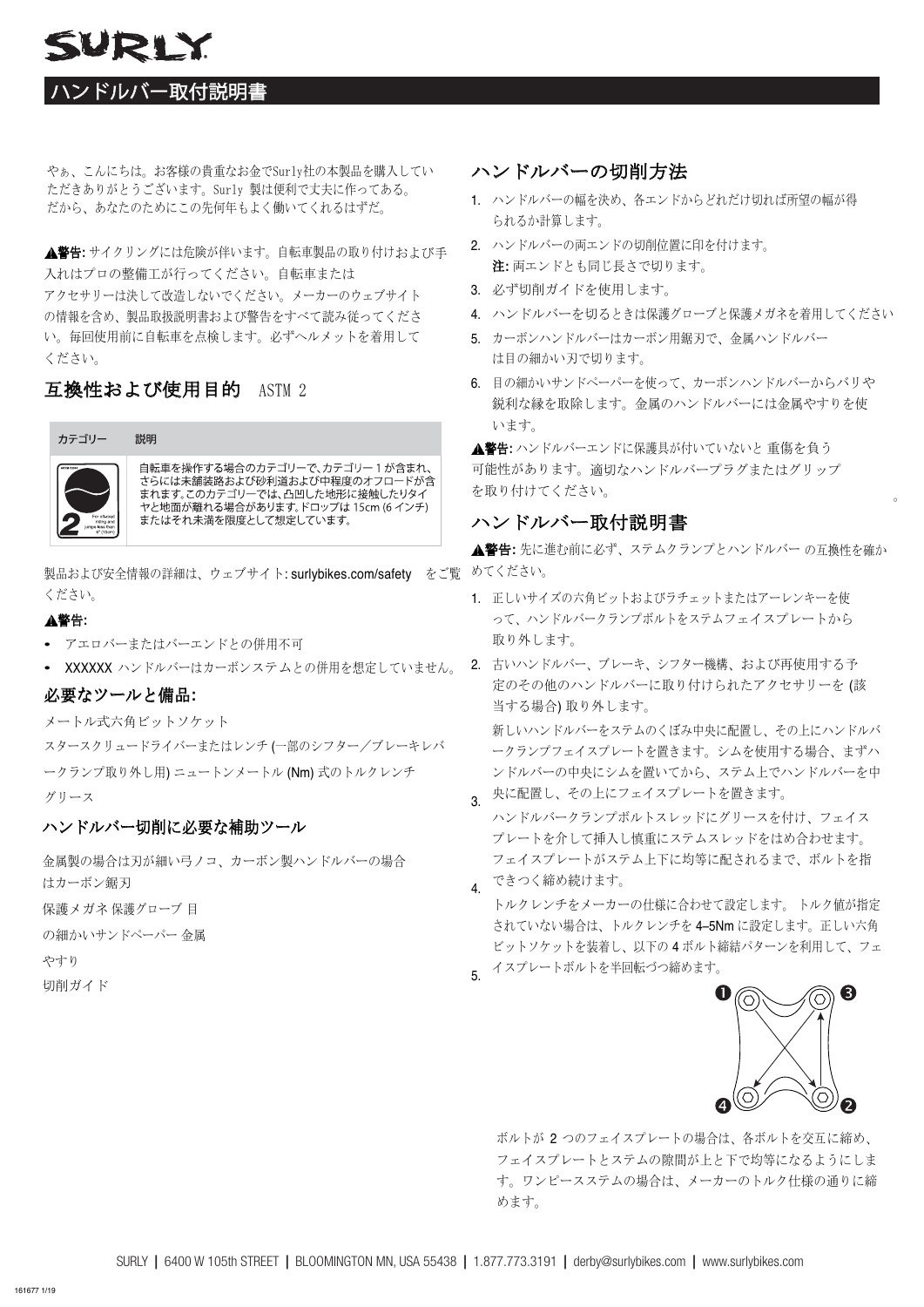## ハンドルバー取付説明書

SURLY

6. ハンドルバーが固定されたか、バーの前後への回転を試みながらテ ストします。

バーが回転する場合は、フェイスプレートボルトがメーカーのトルク 仕様通りに均等に締められているか確認します。トルクを最大 にしてもバーが回転する場合は、そのバーが金属疲労の可能性 があります。自転車専門店でプロの整備工に点検してもらって ください。

7. メーカーの説明書に従い、新しいハンドルバーにシフト・ブレーキ 機構、テープ、グリップ、アクセサリーを再度取り付けます。クラ ンプボルトを指できつく締め、最終的な位置決めに備えます。

▲警告: ステム、ブレーキ/シフタークランプ、またはアクセサリーをきつ く締めすぎるとハンドルバーが損傷する恐れがあります。ステムボルトを 推奨されるトルク値または 5Nm のいずれか低い方まで締めます。シフタ ーとブレーキレバーを推奨されるトルク値または 5Nm のいずれか低い方 まで締めます。

警告**:** 取り付けが不適切である、または装着済みのコンポーネント を何度も回転させると、製品に不具合が生じ重傷を負う恐れがあります。 指定のトルク値を超えてはなりません。ボルトを定期的に点検し、必要 に応じて再締結します。

## フラットバーシフターとブレーキレバーの位 置決め

- 1. シフトとブレーキのクランプを緩めて、自転車に乗ります。
- 2. ブレーキレバーに手を置き、コンポーネントの位置を調節し、手の甲 が前腕およびレバーと真っすぐなラインを形づくるように します。
- 3. ブレーキレバーのクランプボルトを、メーカーの仕様通りにまたは 5 Nm のいずれか低い値で締めます。シフターに同手順を繰り返し ます。

## ドロップバーシフターとブレーキレバーの位 置決め

1. シフトおよびブレーキレバーを緩め、フード上部をハンドルバー上 部と同等の位置にします。レバーを回転させてドロップの角度 に

合わせます。

2. ブレーキレバーとシフターのクランプボルトを、メーカーの仕様通りに または 5Nm のいずれか低い値で締めます。

#### 継続的メンテナンス

#### カーボンコンポーネントの点検法

毎回乗車前に自転車全体を目視点検します。特に フォーク、ハンドルバー、またはシートポストといったカーボンコンポー ネントに注意を払います。ひび、破損、欠け、裂け、または層間剥離が ないか点検します。不具合が見つかった場合は、乗車しないでください。 自転車のコンポーネントの状態がよく分からない場合は、販売店にご相 談ください。コンポーネントが損傷した自転車には乗らないでください。

層間剥離は深刻な状態です。これらの状態がみられる自転車には乗らな いでください。劣化したカーボンコンポーネントは突然故障する場合 があり、損壊や重傷に繋がる恐れがあります。 警告**:** カーボンコンポーネントのひび、欠け、破損、裂け、または

#### カーボン層間剥離を見つける方法

光沢カーボンコンポーネントを目視点検します。仕上げに光沢または輝きがみ られ、「深み」が感じられるはずです。層間剥離したエリアはくもった ように、または半透明に見えます。

物理的な点検を行う**:** 布でカーボンコンポーネントを拭き、隆起している、 柔らかい、変形している、スムーズでなくなった箇所や範囲がないか 調べます。

異常なきしみ音がないか聞く**:** 損傷または劣化したカーボンコンポーネントが 動くまたは応力を受けるときしむような音がします。この音源を探し出 し、カーボンコンポーネントに沿ってプラスチックのスクリュードライバ ーハンドルで軽く叩きます。叩くと、硬く鋭い一貫した音がするはずです。 鈍いまたはくぐもった音がする場所に印をつけ、プロの自転車整備工 に点検してもらいます。

#### 洗浄

石けんと水で洗浄します。布で拭き乾かします。